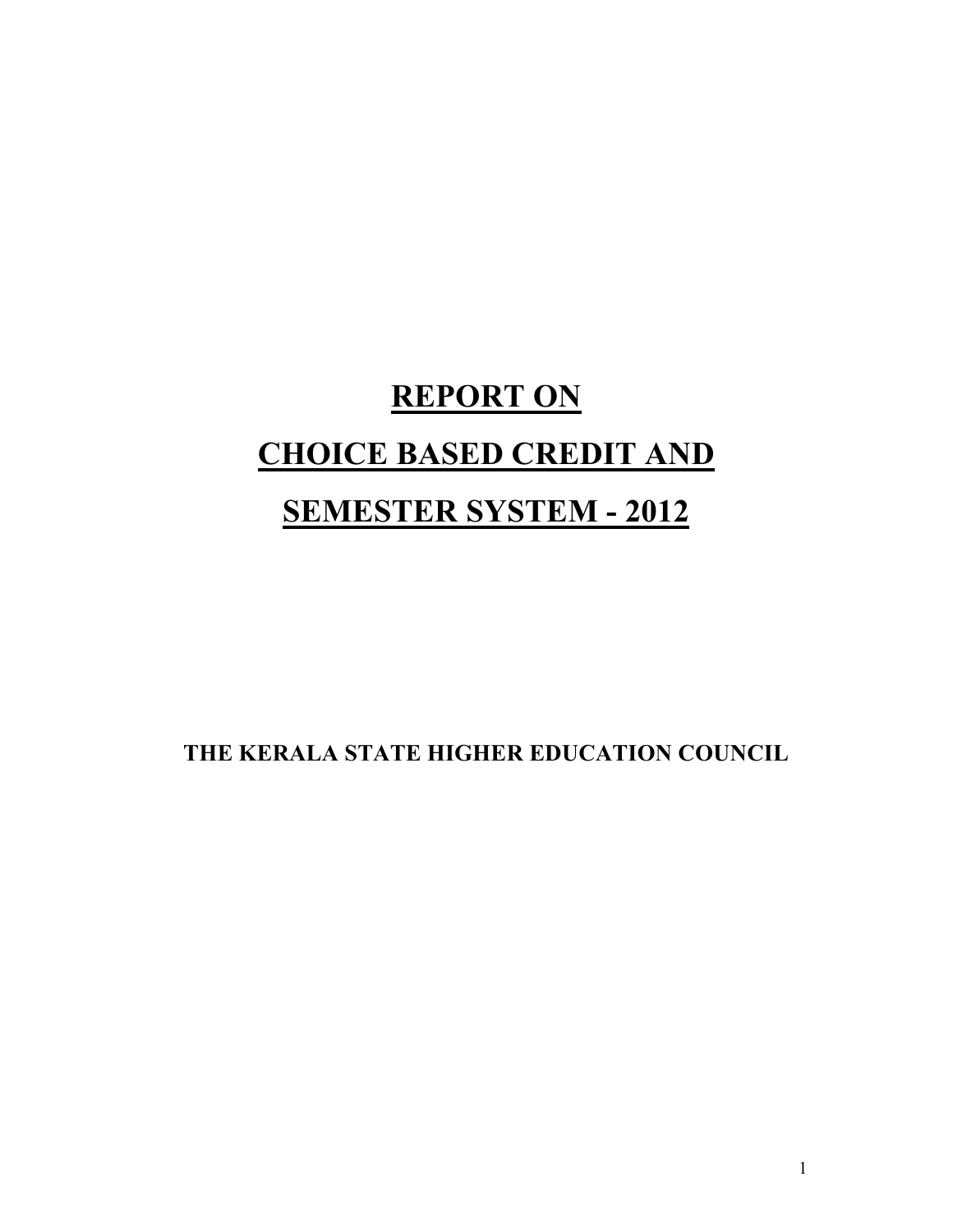# **Recommendations of the Executive Council on**

## **Prof.Hrdayakumari Committee Report on CBCSS**

The Executive Council which met on July 19, 2012 accepted the report in principle, noting that it is comprehensive, reasonable and practical. The recommendation is that the CBCSS System should continue, but with some significant changes.

I. The Executive Council decided to make the following recommendations to the Government.

- 1. Mark system should be introduced instead of grading, for each question. However notional grading on the basis of marks will be indicated for each semester. Overall gradation should be on a 7 point scale and will be awarded only at the end of the programmme.
- 2. For internal assessment, of all courses at the end of each semester, 10 marks will be awarded for test paper, 5 marks for seminar or assignment, 5 for attendance, with a total of 20 marks.
- 3. For external assessment, Universities will conduct examinations for core subjects and compulsory language papers to be centrally evaluated at the end of  $2<sup>nd</sup>,4<sup>th</sup>$  and  $6<sup>th</sup>$  semesters. All practical examinations should also be conducted at the end of  $2<sup>nd</sup>$ ,  $4<sup>th</sup>$  &  $6<sup>th</sup>$  semesters.
- 4. The examinations for the complementary subjects, electives, open courses and additional languages, will be conducted at the end of all semesters. All question papers will be set by the Universities. Odd semester examination answer sheets will be evaluated by home evaluation and even semester examination sheets will be evaluated by centralised evaluation.
- 5. In addition to semester breaks for students( maximum 10 days), there will be two months summer vacation.
- 6. A maximum of four credits may be awarded per semester to those who are actively engaged in co curricular, extra curricular activities, such as NCC, NSS, sports and arts.
- 7. Universities should make provisions for transfer of credits for those who transfer inter university or Intra University, provided the student has a minimum of 20 credits in the credit bank.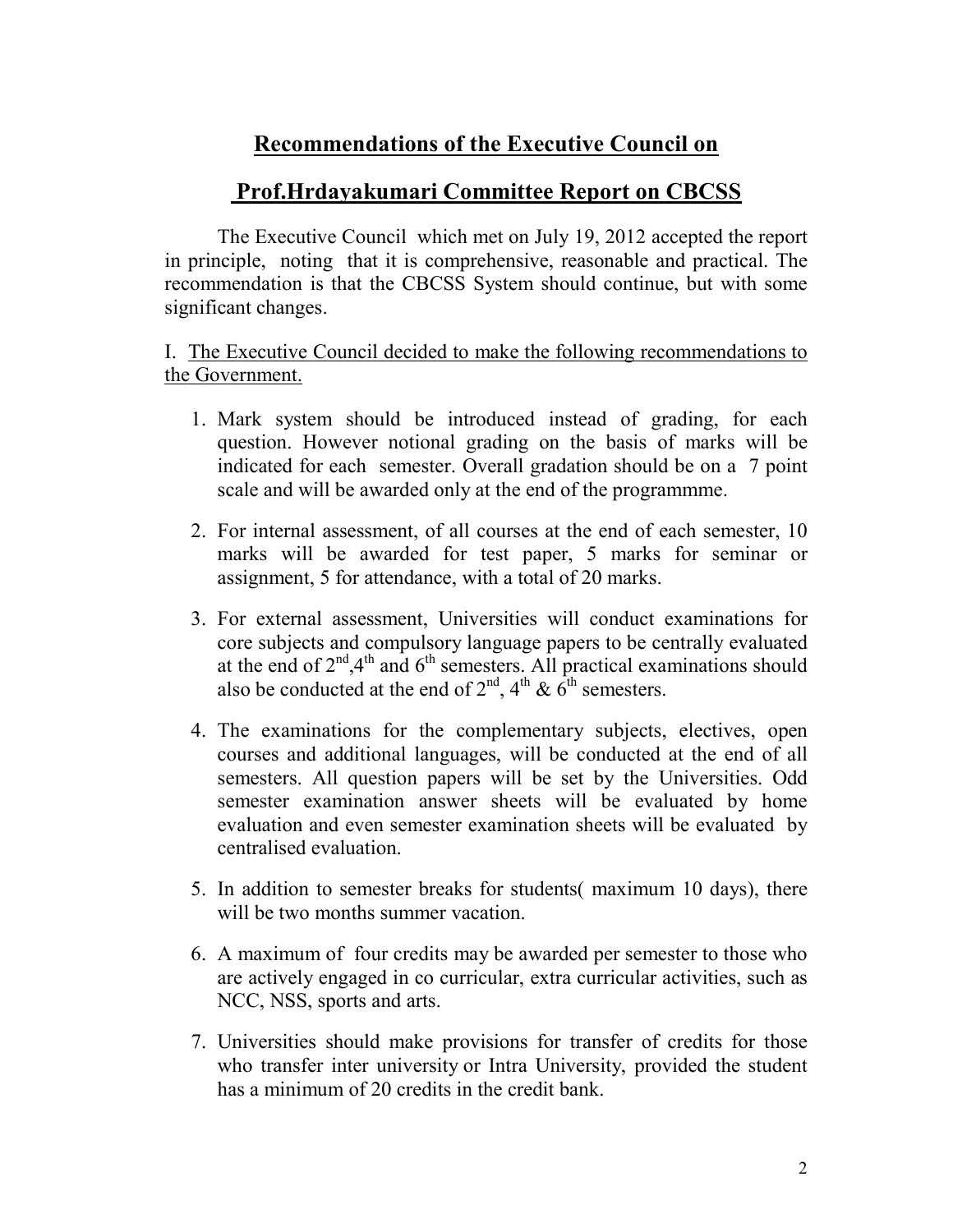- 8. No moderation should be awarded in any examination under CBCSS.
- 9. For Informatics courses, qualified teachers and appropriate laboratories may be provided.
- 10.Methodology course may be shifted from UG to PG.
- 11.The Boards of studies should rationalize and restructure the number of courses, syllabi and prescription of text books in order to make the semester system effective.

Boards of Studies should make the changes in the syllabi and text books in consultation with the teachers. At least two meetings of teachers may be held in every department in every college, one in midyear and one towards the year end. The recommendations of these meetings should be considered by the Boards of Studies.

The Boards of Studies should make sure that there is no political bias in text books, particularly mere propagandist literature.

As the language of higher education, English should receive extra attention. Graduates should be proficient in written and spoken English. Necessary changes may be made in the curriculum by the Board of Studies.

Boards of Studies have to be constantly in touch with renowned Indian Universities, and at least a few foreign universities. Subject experts have to be identified in all major fields of study and endeavour, and consulted frequently. A format for the working of Boards of Studies could be devised so that structured work is possible.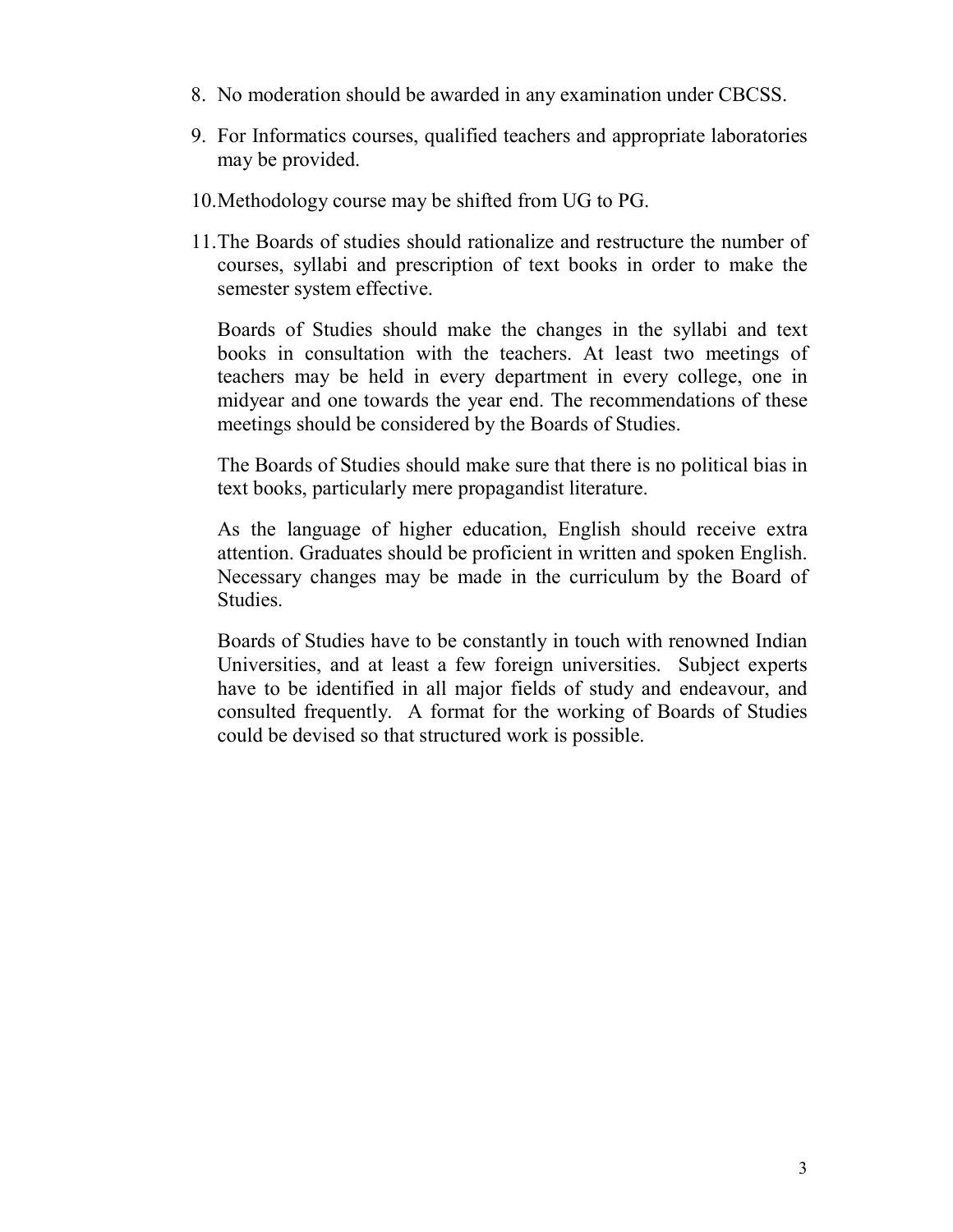Report submitted to the Vice Chairman, Kerala State Higher Education Council by the Committee appointed by the HEC to study issues concerning the working of the Choice Based Credit and Semester System in the colleges affiliated to Universities in Kerala, and recommend improvements

- Part I Introduction and Background
- Part II Main Recommendations
- Part III Problems and Solutions
- Part IV Additional Suggestions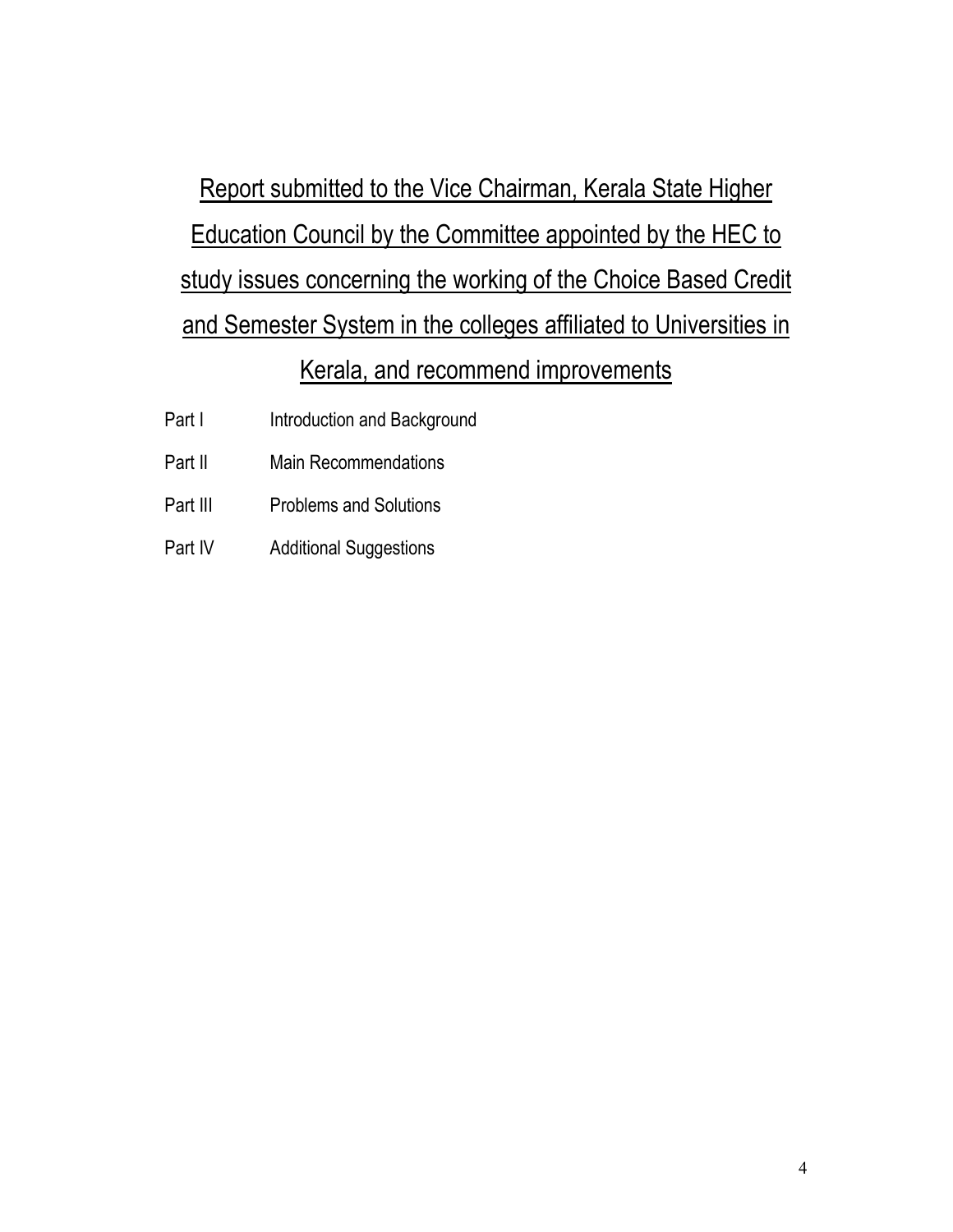#### **I Introduction and Background**

i. Mandate from HEC, including names of committee members.

ii. Details of Procedure adopted

iii. Information about the CBCSS in foreign universities and some Higher Education Institutions in India.

iv. Indications of public response to CBCSS in Kerala.

#### **II The committee's main recommendations**

#### **III Problems and solutions**

- a. Number of students
- b. Available Time
- c. Language skills
- d. Nature of courses and syllabi
- e. Internal evaluation
- f. Semester exams
- g. Grading

#### **IV. Other observations and suggestions**

#### **I. INTRODUCTION AND BACKGROUND**

#### i. Mandate

The committee of experts constituted by the Kerala State Higher Education Council came into being on 21st February, 2012. The mandate from the HEC was that the committee should study the various issues that have come up in the working of the Choice Based Credit and Semester System in colleges affiliated to the Universities in the State, and make recommendations for the improvement of the system. The Vice-Chairman also specified five points (D.O. Letter No. 101/KSHEC/VC/2011-12 dtd.9/2/12 to Prof. B.Hrdayakumari) for the committee to consider. They are a common name for the new system, unification syllabi in all the universities following the system, a common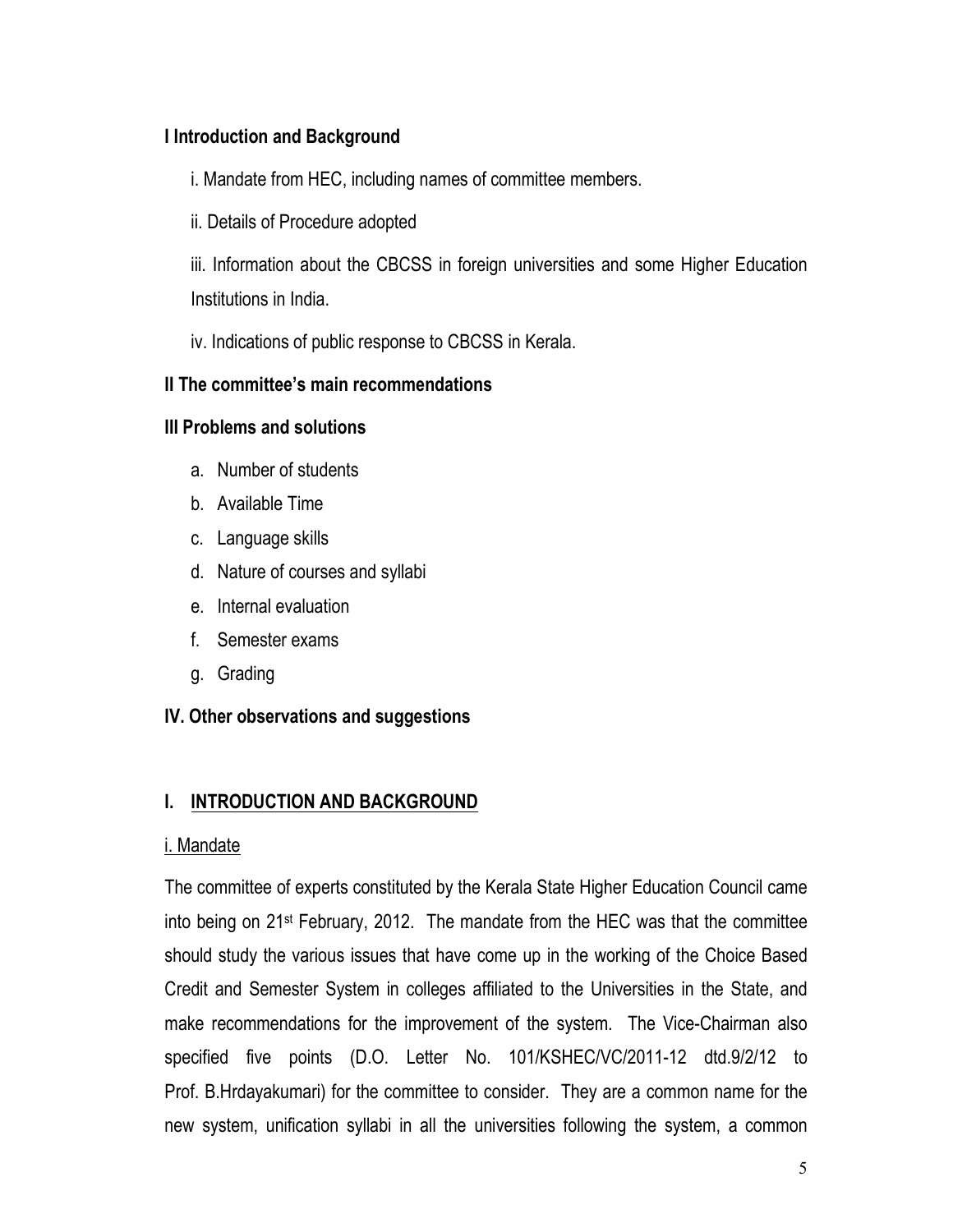pattern of question papers and grading system, uniformity in the examination pattern and award of grades for semesters, and uniform distribution of marks to Internal and External semester examinations.

#### **The list of committee members is given below**

#### **Chairperson**

**Prof.B.Hrdayakumari,** Educationalist and Retired Principal, Government College for Women, Thiruvananthapuram,.

#### **Convenor**

**Prof. Lopus Mathew**, HOD, Department of Physics, St.George's College, Aruvithura, EC member, KSHEC and Member, Syndicate, CUSAT

#### **Members**

**Dr.Veeramanikandan**, Govt.Women's College, Thiruvananthapuram, EC member, KSHEC, and Member, Syndicate, Kannur University

**Dr.M.C.Dileepkumar,** Cochin College, Kochi, and Member, Syndicate, MG University **Prof.John Joseph**, Nirmalagiri college, Nirmalagiri, Koothuparamba, Kannur, and Member, Syndicate, Kannur University.

**Dr.C.K.James**, St.Thomas college, Palai

**Dr.Zainul Abid Kotta,** Govt.College, Perinthalmanna and Member, Syndicate, Calicut University.

#### ii. Procedure adopted

The committee collected views and suggestions from a large number of teachers, students, experts in education including Vice-Chancellors, and Pro-Vice Chancellors, Officials, Political activists, intellectuals, and various other members of the public. Representations from teachers and teacher organizations form the greater chunk of the documents received. In addition to the formal meetings of the committee, there were informal meetings of the committee members with the chairperson. Many teachers also took the trouble to meet the chairperson, sometimes to present their problems, and sometimes to clarify some details of how the system worked. Studying the papers received and holding discussions with the stakeholders were a learning experience, rich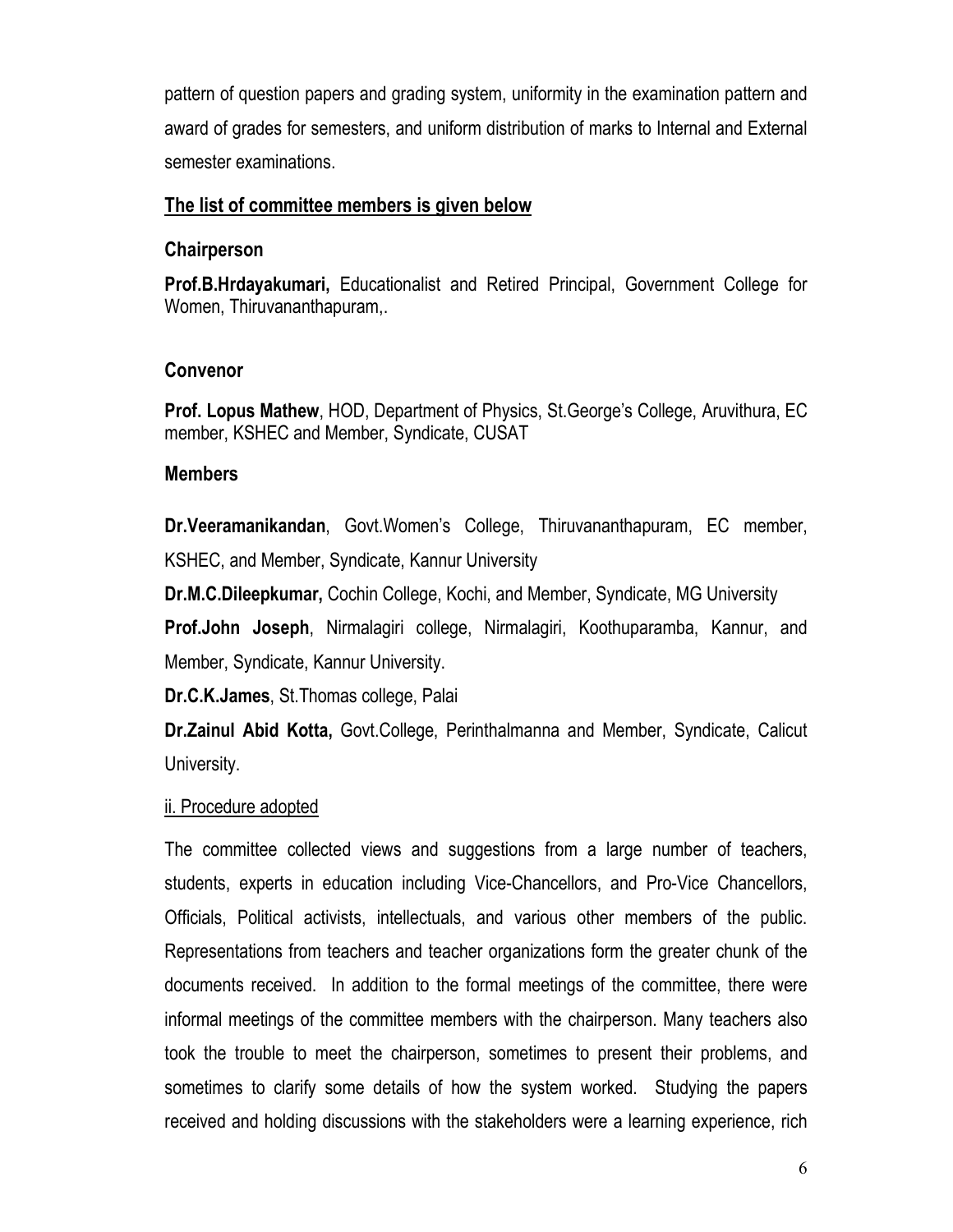beyond the expectations of the committee. The committee expresses its gratitude to every person who communicated with it, specially Sri. R.V.G.Menon, Sri.,G.Vijayaraghavan, Member of the Planning Board, Vice Chancellors, Pro-Vice Chancellors and Controllers of Examinations, and also social and political activists.

#### **FUNCTIONING OF THE COMMITTEE**

The first meeting of the committee to review the CBCSS decided to hold sittings in various regional centres of the state to collect feed back from the stake holders. On the basis of this, four open sittings were conducted at Thiruvananthapuram, Kottayam, Kozhikkode and Kannur. Prof.Hridayakumari, Chairperson of the committee led the team in the Thiruvananthapuram sitting held on  $6<sup>th</sup>$  March 2012 whereas Prof. Lopus Mathew chaired the sittings at Kottayam and Kozhikkode which were on 18th April and 18th May respectively. Dr. Veeramanikandan was in the chair during the sitting at Kannur on 25<sup>th</sup> May, 2012.

In all the sittings the participation of various stakeholders was remarkable. Representatives of various teachers' organizations, non-teaching staff from the universities and affiliated colleges, students, parallel college associations, parents and public, experts of print and visual media and other individuals attended the sittings and submitted and shared their responses, apprehensions, suggestions and complaints. Apart from this, a large number of representations and memorandums were received by the committee by post, e-mail and in person. Different agencies and organizations submitted detailed reports about the working of the system on the basis of surveys and interviews conducted among the student and teaching community and with other stake holders. The chairperson of the committee received feed backs, proposals and suggestions from the academia of the State ranging over former and current Vice Chancellors and Pro Vicechancellors, Controllers of Examinations, members of Boards of Studies, retired teachers, intellectuals, social and political activists, student and youth leaders, bureaucrats etc. through her personal interaction with them.

iii. Some relevant details about how CBCSS works in a few foreign universities, and some institutions in India.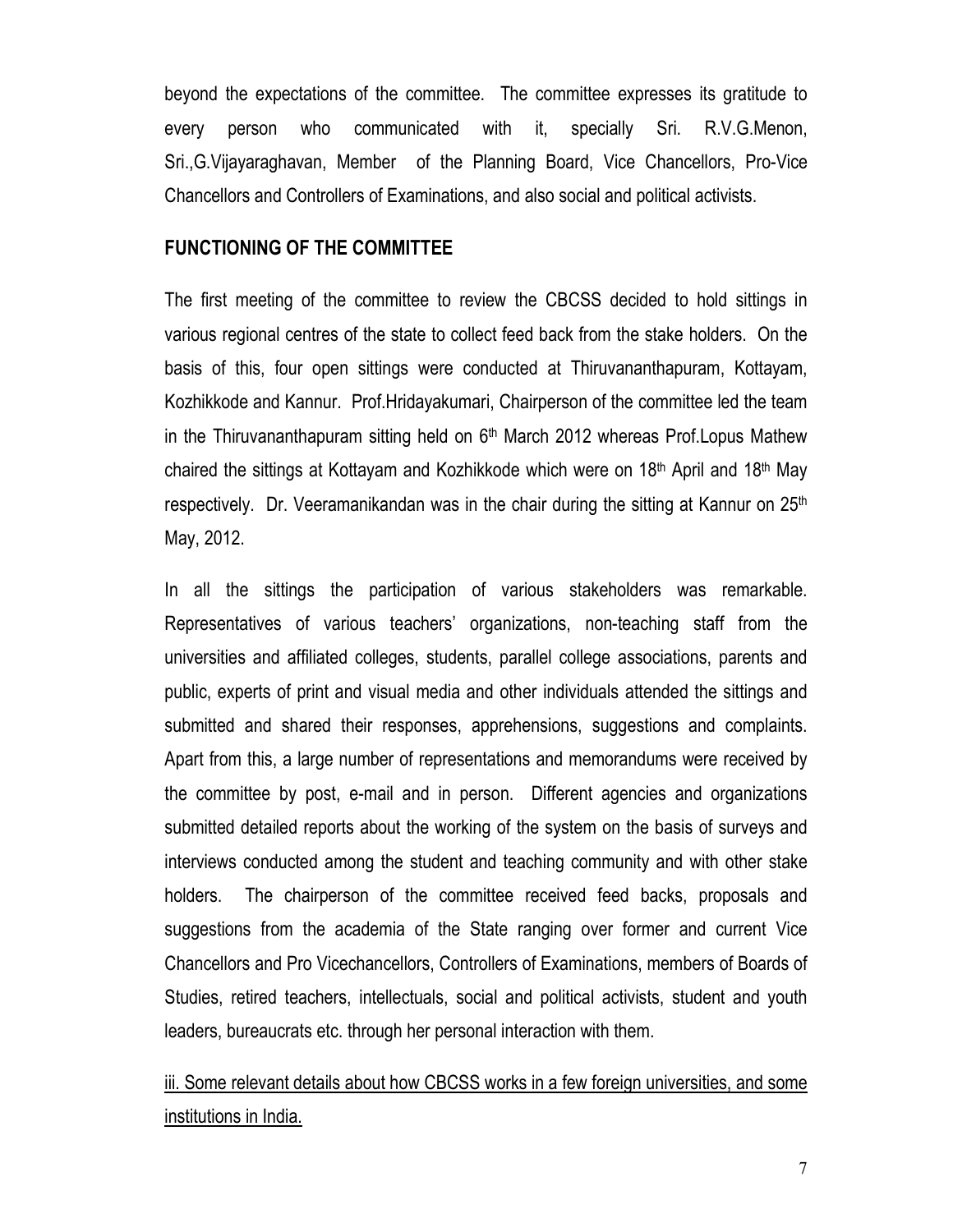Sources - Websites, paper cuttings received from teachers and conversations direct or over the phone.

- a. The CBCSS is prevalent in many if not most universities in the U.S. But classes there are small, a main class 15 to 20 in strength, and the students well-qualified and most of them seriously interested in the subjects of their choice. The system has the kind of freedom and flexibility far beyond the scope of our more or less rigid system. Tutorials form the core of the system both in the U.S and the U.K.
- In U.K Cambridge University still preserves intact its 'Tripos' may be with timely changes from tradition, but the main features of the Three Year Degree course unchanged for about six centuries. It is reported that all the Cambridge colleges together have 200 students doing English Main, whereas in Kerala any college has not less than 150.
- b. Many colleges in U. K have abandoned the Credit and Semester System in the last ten to fifteen years mainly for two reasons – one, the slicing of each subject, and the prevalence of modular text books which stand in the way of in-depth knowledge, and two, over-examination which is inherent to the semester system.
- c. In India many prestigious institutes like the IITs close a semester only when the stipulated number of working days is completed. More over institutions like IITs cannot be compared with Arts and Science Colleges, for many reasons.
- d. Adopting a foreign system to the conditions of Kerala Colleges has come to mean the system's adaptation to frustrating conditions.

#### iv. General response in Kerala to the CBCSS

Judging from the representations the committee has received, and from articles appearing in newspapers and magazines the majority of the general public as well as of stakeholders do not favour the new system, and many frankly disapprove of it. Even those who welcome it point out that it has major faults to be corrected.

**II.** After reviewing the entire scenario this committee recommends to the Higher Education Council that CBCSS be maintained with some basic reforms. Reasons for favouring the continuance of this system are the two given below -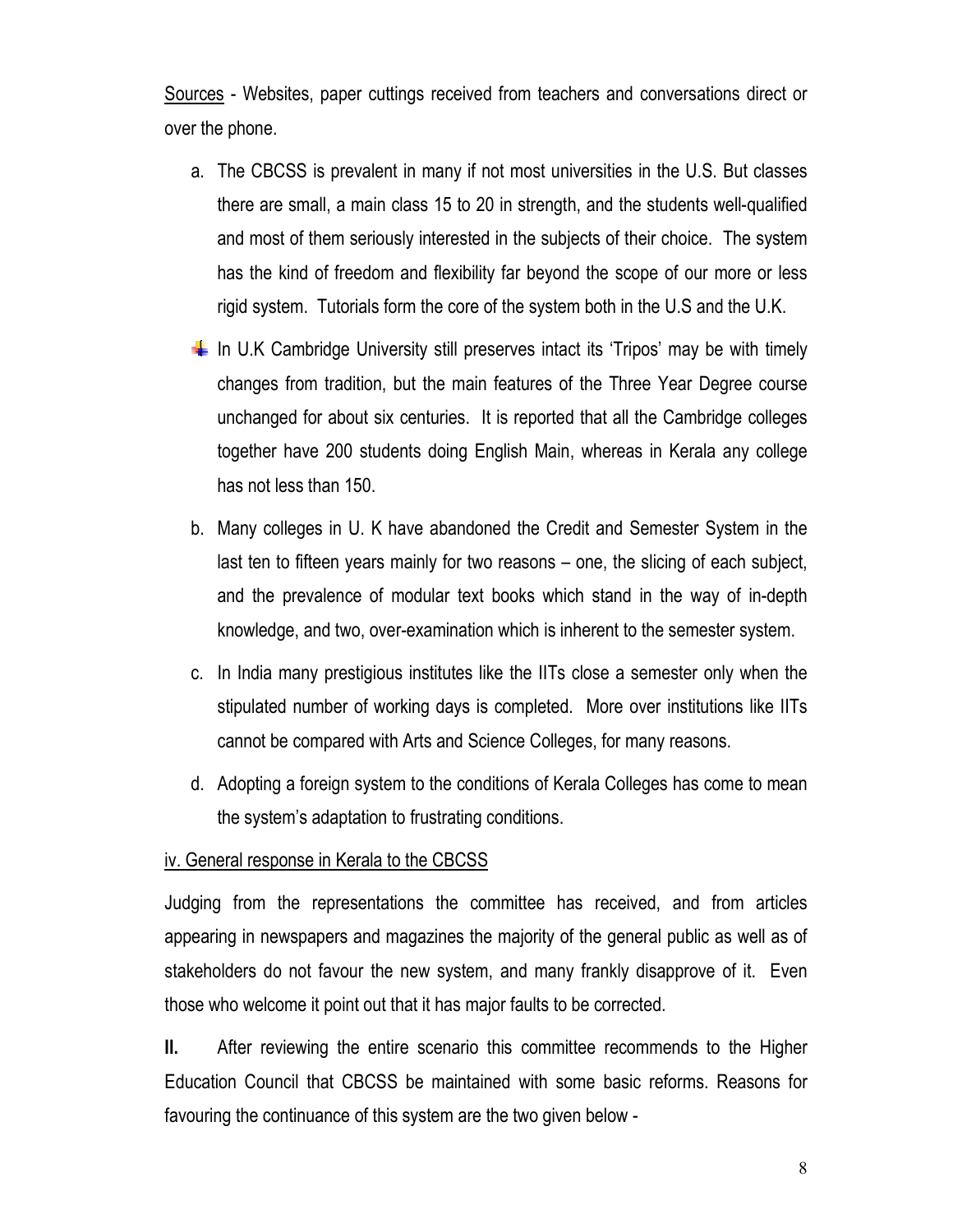- a. The UGC, the National Accreditation Council and certain other National bodies are strongly in favour of the new system. Any deviation from a national policy or trend may create serious problems for the universities and the State Government, unless they are willing to take a pitched stand for the autonomy of universities.
- b. The old system was lacking in innovativeness and in the capacity to come to grips with fast changing global conditions. It seemed as through the old system lost somewhere on its way the potential it may have had for self-criticism and self renewal. It is in this context that this Committee opts for the CBCSS, hoping that the problems pointed out, and the solutions suggested would be given serious consideration.

#### **III. PROBLEMS AND SOLUTIONS**

A. Numbers – The teacher- student ratio the UGC has recommended is 1:30. This is available only in a few PG classes. In UG classes student number is as follows-

| İ. | English Language Classes compulsory<br>to all Departments of study (Old Part I)                 | 80 to 120                                        |
|----|-------------------------------------------------------------------------------------------------|--------------------------------------------------|
| Ш. | Additional language (Old II Language)                                                           | 70 to 80 or more for<br>Malayalam and Hindi      |
|    | iii. Core or main subject in Sciences                                                           | 45 to 50 (Thanks to available<br>lab facilities) |
|    | iv. Core or Main Subject in Social Sciences<br>and Humanities including Languages               | 50 to 70 or more                                 |
|    | v. Commerce                                                                                     | $50 - 70$                                        |
|    | vi. Complementaries or subsidiaries<br>approximate their core subjects in<br>number of students | 60 - 80                                          |

The marginal increase of seats granted to each department of study goes on every year as in the days of the annual system.

These large numbers affect the Semester System in many ways. One is that the only teaching method practicable is the old explication – lecture – notes - method which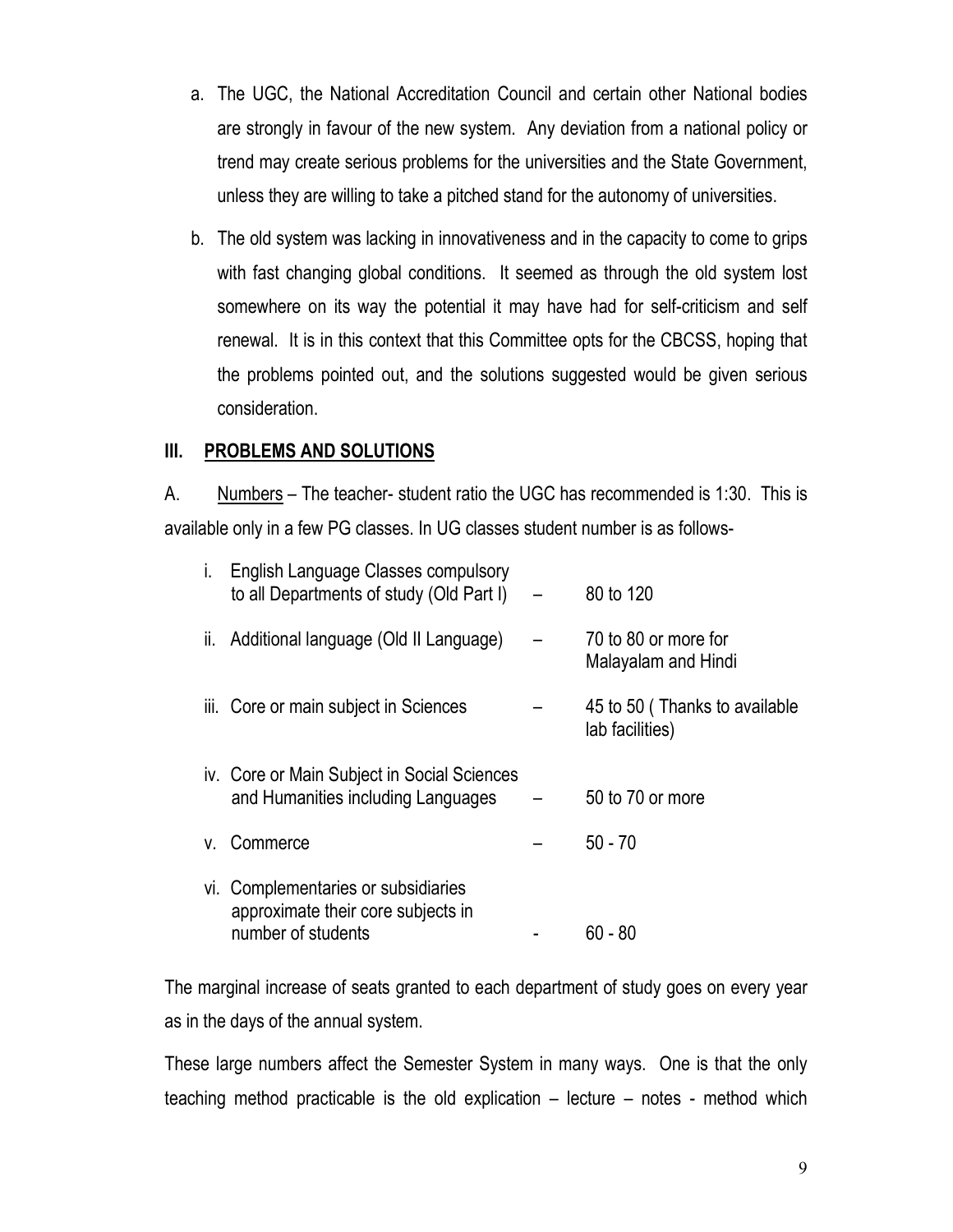inspite of the ample use it makes of the teacher's skills, reduces the student to the role of a receptacle. The Semester system requires tutorials in which the teacher's lecture would be followed or at times even preceded by thorough discussion of a topic, ensuring participation by students and teacher. The intellectual liveliness of such a process remains an unapproachable ideal in an over crowded class, with a crowded syllabus, and limited time. Yet another disadvantage is that the teacher cannot attempt correcting the assignments and giving suggestions for improvement, because of the large number of papers. If Internal Evaluation is merely a matter of giving marks or grades it does not serve its purpose of being a learning experience. As Internal Evaluation is a major concern it is only mentioned here in the context of numbers. It will be dealt with in some detail later.

#### **SOLUTIONS TO THE PROBLEM OF NUMBERS**

- 1. There is no solution except the teacher student ratio of 1:30 suggested by the UGC.
- 2. Every University can identify two or three colleges as Centres of Excellence, reduce the number of students there, maintain the number of teachers as required by the Semester System, give these colleges autonomy and see how the system works. Other colleges can go back to the old system but with a wider choice of courses approximating what is offered by the Credit and Semester System.

#### **THE PROBLEM OF TIME**

1. The division of the year into two 90 day semesters is realistic, and should give some wing-space to teacher and student alike. But the stipulated ninety days are available only on paper, the number of actual working days being shockingly low. The number of days lost owing to a variety of reasons varies from region to region, and college to college. A Quilon college has reported that last year one of its semester had 25 days only. Taking Kerala as a whole the average number of working days available to a college per semester is 45-55, luckier colleges getting around 60. Saturday special classes once so common, are no more in favour with teacher or student. After 3.30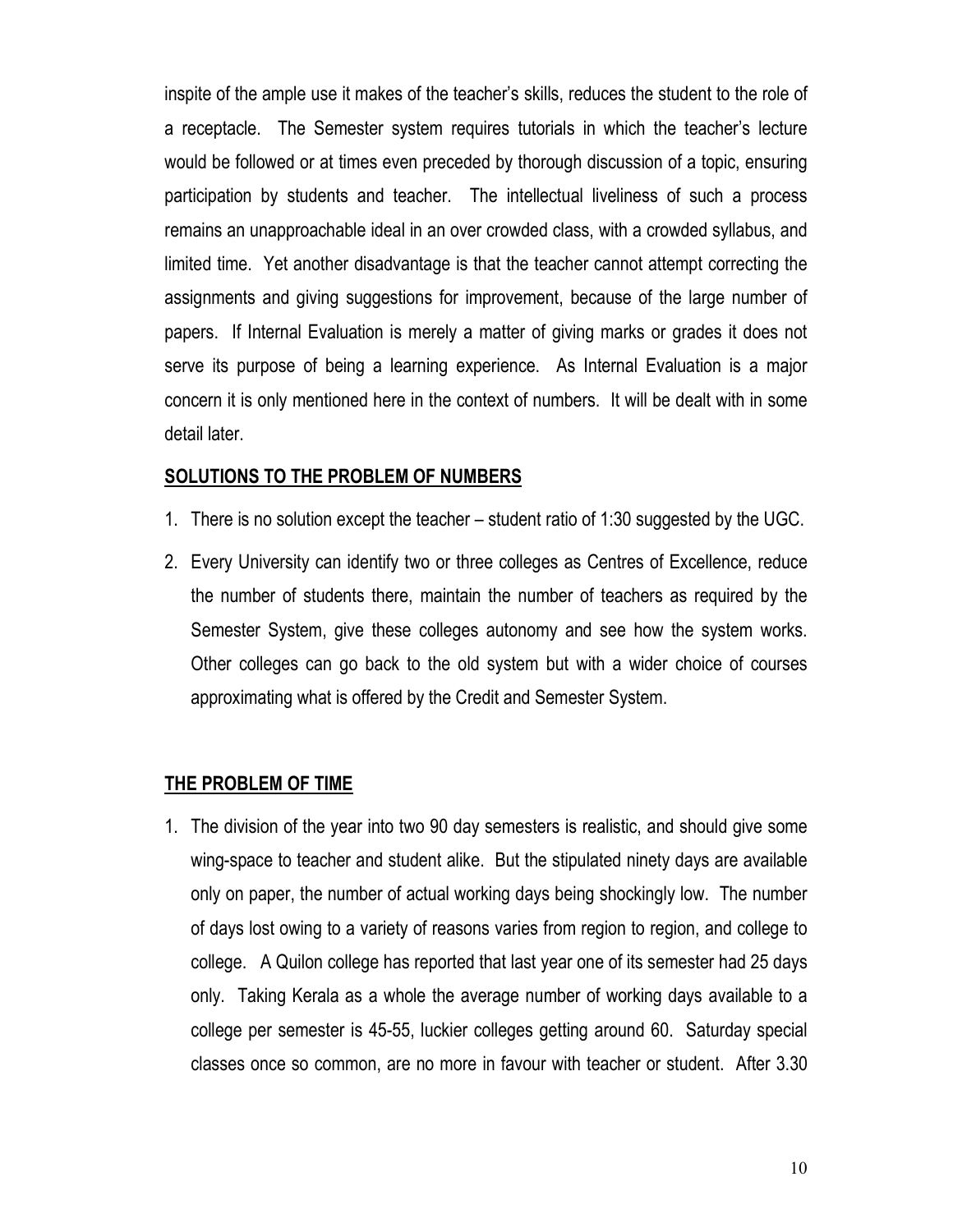campuses are practically empty except for a few sports teams. There is no means of making good the time lost.

2. As university exams are compulsory after each semester and results have to be published in time - though they seldom are – the teacher has no option but to hurry through the syllabus or even omit portions of it. Leaving parts of the syllabus to the student to study on his or her own, with the help of reference books and other study aids is not yet part of our college culture, with the poor language skills and study habits of the student majority. The only study-aids used by the average student are low quality market – notes now available in plenty. In this context, specially in terms of the semester system the loss of academic time is a serious threat to the quality of education.

#### **SOLUTIONS**

No solution can be envisaged in the present social and political environment. But a few changes in the course and examination pattern may improve the situation to some extent. These changes are included in the later sections of this report.

#### **THE PROBLEM OF LANGUAGE**

1. English is the language of Higher Education even after six decades of Independence. It cannot but be so because it is our channel to the global and national job markets, and also to modern knowledge in all its depth and variety. It is surprising that even after learning English for 12 years, most students from state-run or state –aided schools are not at home in it, whereas in the CBSE stream students handle the language with ease by the time they reach std IV or V. Though no scientifically collected data is available, it can be said that in the colleges affiliated to universities in Kerala only a small minority has the English Language skills necessary for Higher Education. In many classes lectures are now given in a mixture of English and Malayalam, and it is permitted to write university exams in Malayalam.

The problem of English is mentioned here for two reasons specially pertinent to the new system. They are: (a). the endless assignments and test papers for Internal Evaluation are written in bad English or a mixture of bad English and poor Malayalam.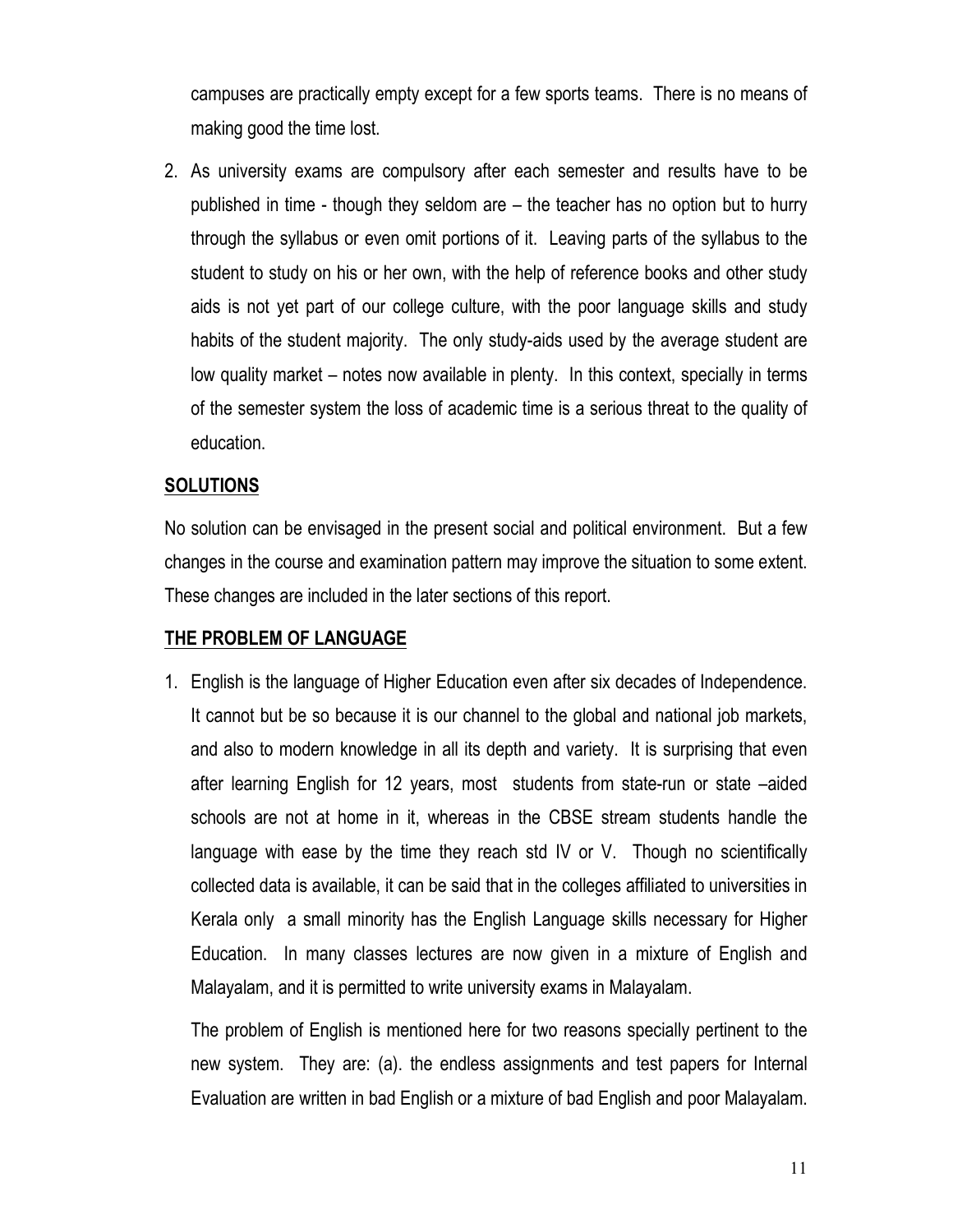Evaluation does not and cannot include correction at all. Bad language becomes accepted, a taken –for –granted reality, and (b). the impressive array of text books and reference books proudly displayed in every syllabus remains foreign to the students' learning experience. Malayalam and other Indian languages perhaps fare better.

It may also be pointed out here that a publishing industry providing low quality market notes is flourishing in the state.

#### **SOLUTIONS**

We have no solution to offer to a problem that has to be solved at school level. We merely stress the fact that the quality of language a student uses is an indispensable indicator of his or her educational level.

#### **THE PROBLEMS OF SYLLABI AND TEXT BOOKS**

Before going into the problems relating to syllabi and text-books, this committee desires to express its appreciation of the extensive and detailed work done by Boards of Studies.

#### **PROBLEMS**

- i. Regarding syllabi and text books, teachers of science and commerce have expressed no complaints. But some of the science teachers have suggested that more portions be included from advanced areas of contemporary science.
- ii. About Social Sciences and Humanities there are many complaints that some subjects have very heavy syllabi and some too light. This complaint extends to particular papers too. The syllabi for English (Core) and Malayalam (Core) are too extensive and heavy even for ideal students and teachers in ideal circumstances. Why dream such impossible dreams?
- iii. English teachers have complained that Kerala University's text book for English grammar for the compulsory language course (Old Part I) is too difficult to teach. It is 'Oxford Practice Grammar' (George Yule, OUP). Why go in for such advanced foreign books when excellent books suitable to Indian conditions are available?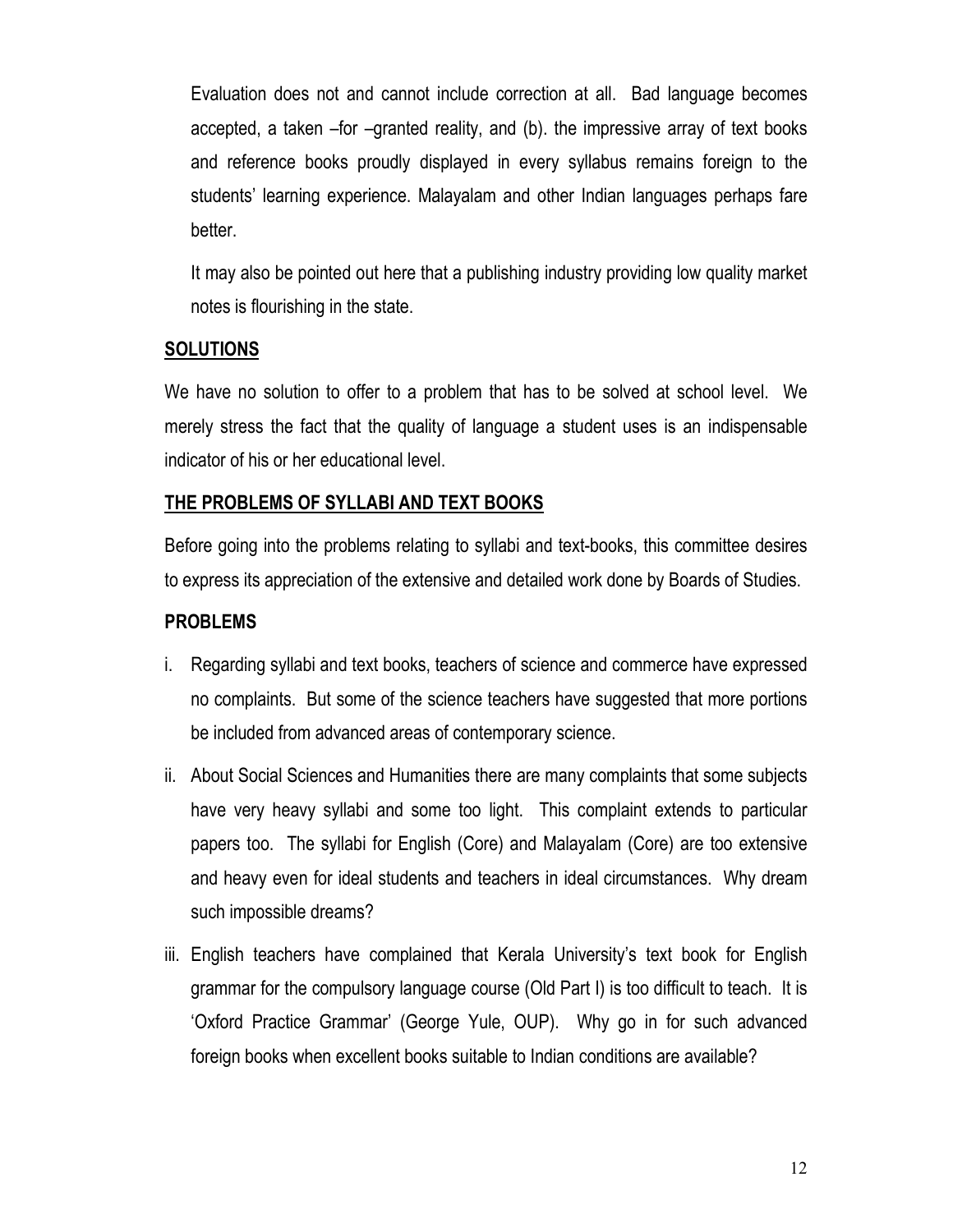- iv. Complaints have come, specially from Kannur University that some text books have a clear political bias. There is no harm in having a text book with a political bias because a text book in Humanities or Social Sciences is to be discussed and examined in class, not just 'taught'. It is left to the Boards of Studies to weed out merely propagandist books if there are any.
- v. We fail to understand why British History has been omitted from the Complementaries offered to English (Core). When a major programme is done on a people's literature it has to include the history of that people. We suggest that English (Core) students do a Complementary course (paper) in the social and cultural history of the British people. We draw the attention of the Board of Studies in English to the importance given to Kerala History and culture in the syllabus for Malayalam (Core).
- vi. It is surprising that a syllabus in Economics has titles like Basic Reading, Suggested Readings, Further Readings, Essential Reading, Additional References, Reading List, Additional Reading, Core Reading etc. All this could perhaps be brought under two or three heads.

#### **SOLUTIONS TO PROBLEMS REGARDING SYLLABI**

It is necessary to vitalize the Boards of studies. It is also necessary that teachers take a more active interest in all details of academic programmes. With these aims the following suggestions are made

- a). More frequent and formalized communication between teachers and Boards of Studies. At least two meetings of teachers be held in every department, in every college once in mid-year; once towards year-end, to discuss matters concerning syllabi, text books etc. The recommendations of these meetings should be formally communicated to the Boards by the HOD.
- b) Students have to be consulted; Board members visiting colleges at least once a year and meeting UG and PG students, not their representatives only.
- c). Boards of Studies have to be constantly in touch with renowned Indian Universities, and at least a few foreign universities. Subject experts have to be identified in all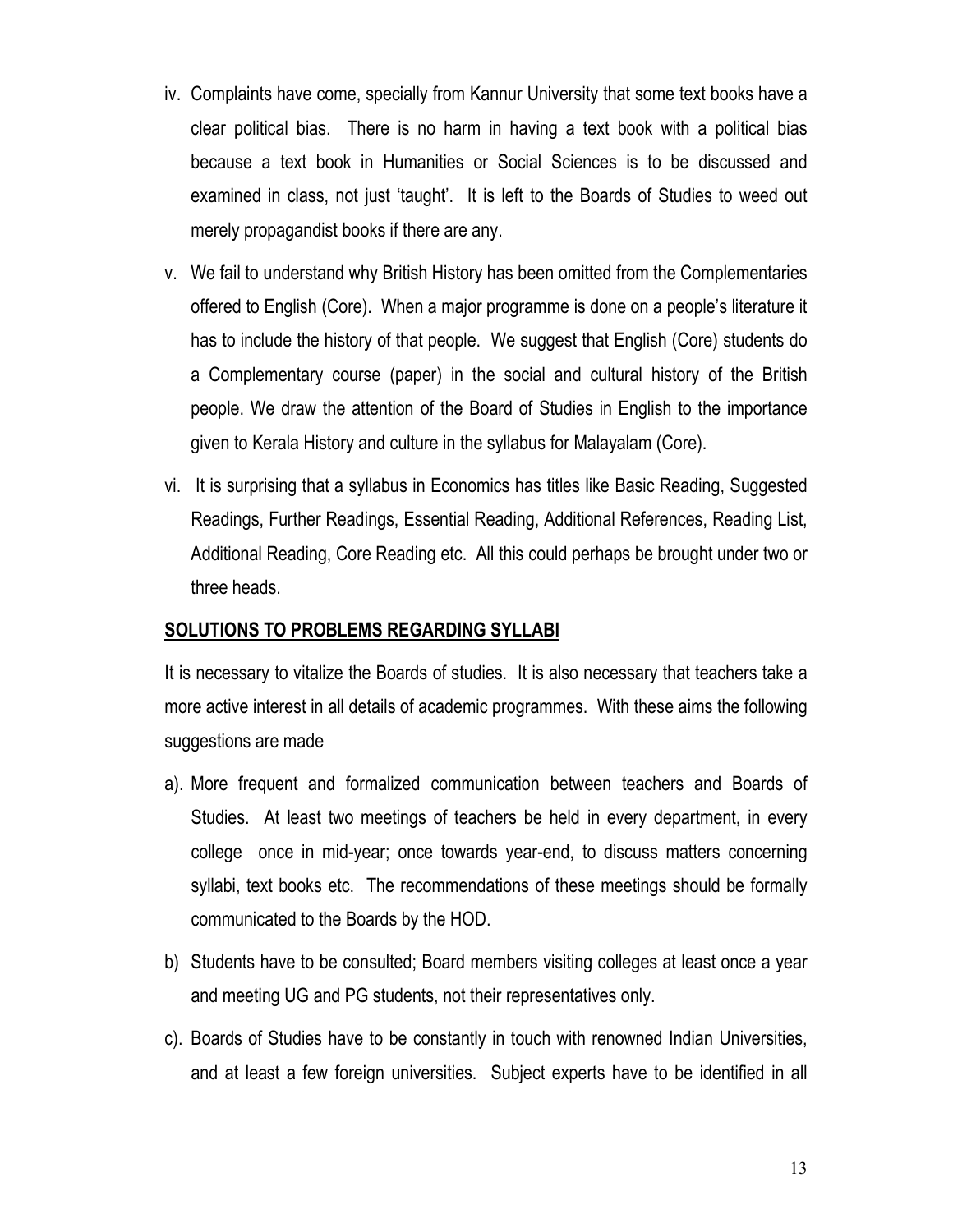major fields of study and endeavour, and consulted frequently. A format for the working of Boards of Studies could be devised so that structured work is possible.

#### **PROBLEMS REGARDING COURSES (PAPERS)**

- 1. The meritorious distinction of the new system is the variety of courses it offers. A main problem of the system is also the same – variety becomes a distraction. The old system had 13 courses, 6 being for the main or core subject. The semester system has more than 30 courses, 12 to 14 of them for the core subject. Science departments are generally satisfied with their 12 core courses and 12 practicals. Humanities and Social Sciences feel they could do with fewer papers and less of course content. The Committee favours fewer but substantial courses.
- 2. The rationale of some of the complementaries and open courses is not quite clear.
- 3. The methodology course prescribed for the first semester has come in for scathing criticism.
- 4. The expected wider choice in subjects whether interdisciplinary or independent is not available because of the exigencies of the time table and work load pattern of the teachers.
- 5. Informatics though a vary useful course has certain in built problems (a) very few computers and no repairs as and when required, (b) many students have much more practical knowledge of computers than many of the teachers, (c ) there are heavy theoretical modules which most teachers are not competent to teach. Whether students are competent to learn it can be discovered when teachers come to grips with the subject.

#### **SOLUTIONS**

1. The number of papers may be reduced in consultation with teachers. This committee suggests a uniform pattern for Sciences and other subjects. Core papers can be of the same number for all departments of study, preferably 12, their content increased, if necessary, according to the requirements of the subjects. A wider choice may be made available in complementaries, open courses etc, and even in core courses but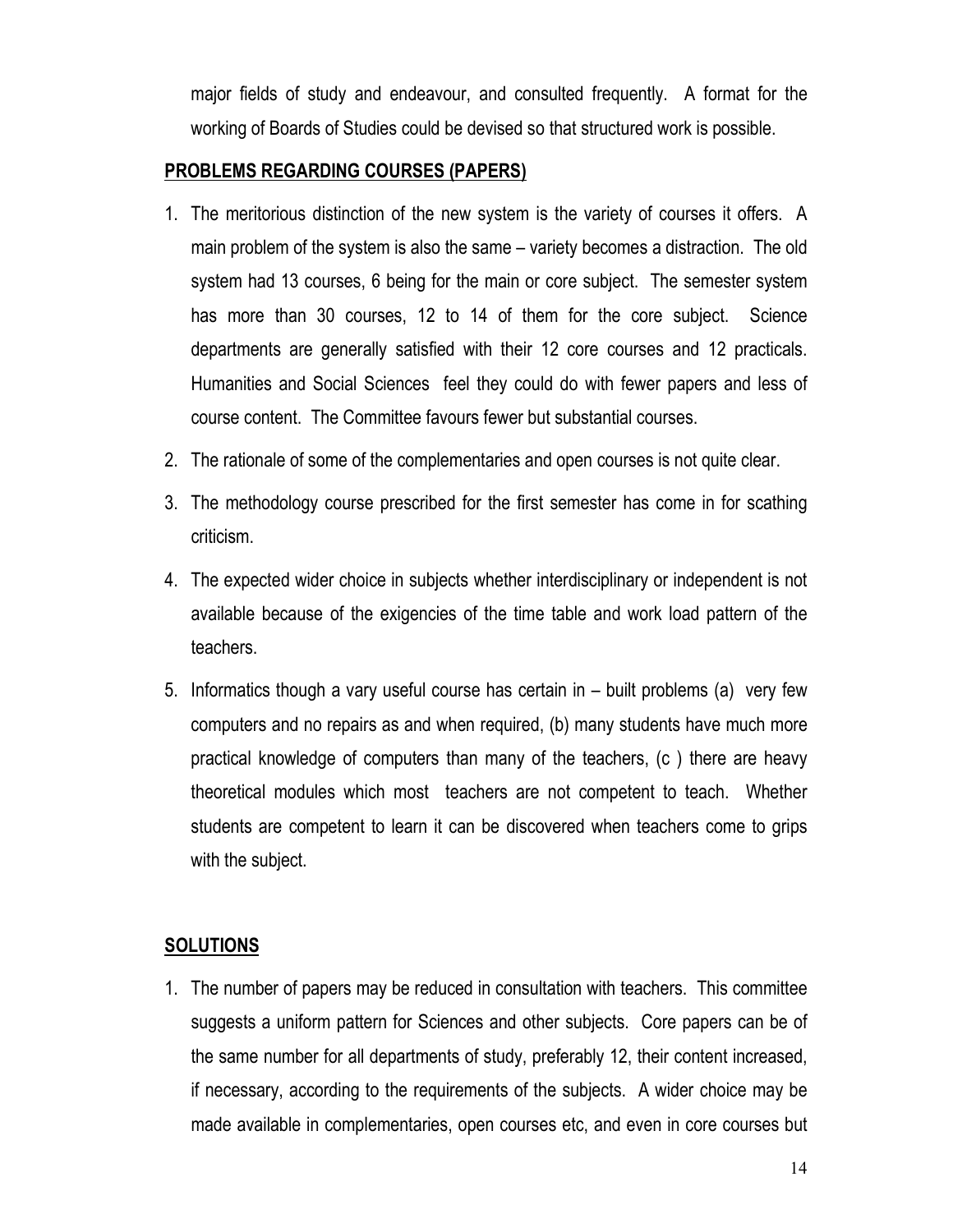no increase in the number of courses is suggested. As issues like the work load of the teachers are involved, we do not suggest the number of courses to be exactly so many, but certainly less than the present 30+. The variety of choices offered has to have a logical relation to academic and social realities, and may be decided after more discussion.

- 2. Informatics has to be a separate department with the required number of qualified teachers and IT labs. Till then it can be a compulsory course for Sciences, an elective for the others, its syllabus improved in consultation with teachers.
- 3. Methodology course in all subjects may be dropped unceremoniously. The UG student does not have the knowledge or maturity to study this heavy paper dealing in abstract theory. It can be included in the PG programme.

#### **EXAMINATIONS AND THEIR PROBLEMS**

Examinations, Internal and External together form the Continuous Assessment which is the hall-mark of the Credit and Semester System. Ideally Continuous Assessment keeps teacher and student involved like a twin mind in the process of study and assessment. But in practice this system is infested with problems. The more important of them are given below.

- 1. There are 2 assignments, 1 seminar, and 2 test papers prescribed per course per semester. Each semester has six courses. The student has to do 30 assignments in a semester of 90 days, (giving the name assignment to all the exercises), that is one assignment every three days! As 90 days are seldom available the pressure on student and teacher mounts. This is what is called over – examination, a sure method for increasing stress, and related problems.
- 2. The most widely prevalent problem is malpractice. The variety in malpractice is astonishing. We don't go into details of the students' innovativeness but point to something entirely different. Teachers have asked this question, " if the college next door gives high marks to its students why should I penalize my students through strict assessment? ". 25% grade points is the maximum for internal assessment and it is not easy now for a student to fall below 20%.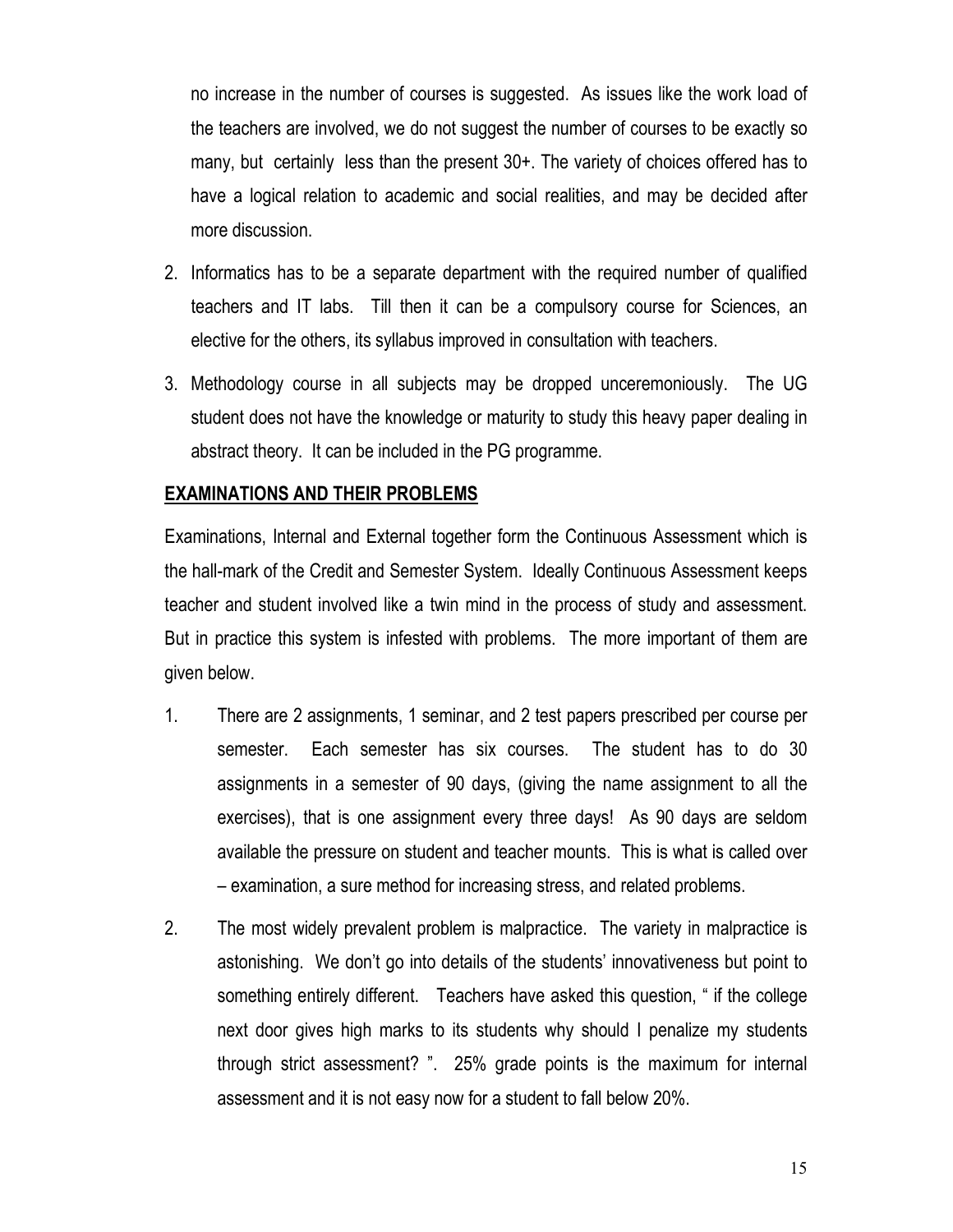- 3. Even if a teacher wants to do strict assessment it is not possible because of pressure of work.
- 4. Internal Evaluation is not a learning experience to the student because the teacher has no time to correct mistakes and suggest improvements. The numbers are too many. It is painful to think of the time, effort, and paper wasted in a process which would have been useful if the teacher could have worked with a group of 15 or 20.
- 5. The multiple choice questions in Internal Evaluation are most of them memory tests suited to school level exams. They can be dropped, for short answer questions. More over they give room for easy plagiarism.

#### **SOLUTIONS**

- 1. The Vice- Chancellor of the University of Kerala has suggested just one test paper per semester for each paper. The maximum points should be only 10. This would keep testing alive, and reduce the scope of malpractice.
- 2. Members of the Committee suggested one assignment, one seminar, and one test paper for each semester for each paper. Maximum points should be 20, including five being given to attendance.
- 3. Put internal Evaluation in cold storage till a reasonable teacher-student ratio comes into existence. (This is the chairperson's view)

We place all the three suggestions before the decision – makers

#### **EXTERNAL EVALUATION**

External or university evaluation takes place at the end of each semester. The frequency of university exams creates the following problems –

- 1. Considerable teaching time is lost particularly for the mid year semesters.
- 2. Too much of work for the examination wing of the university causes delay in the publication of results.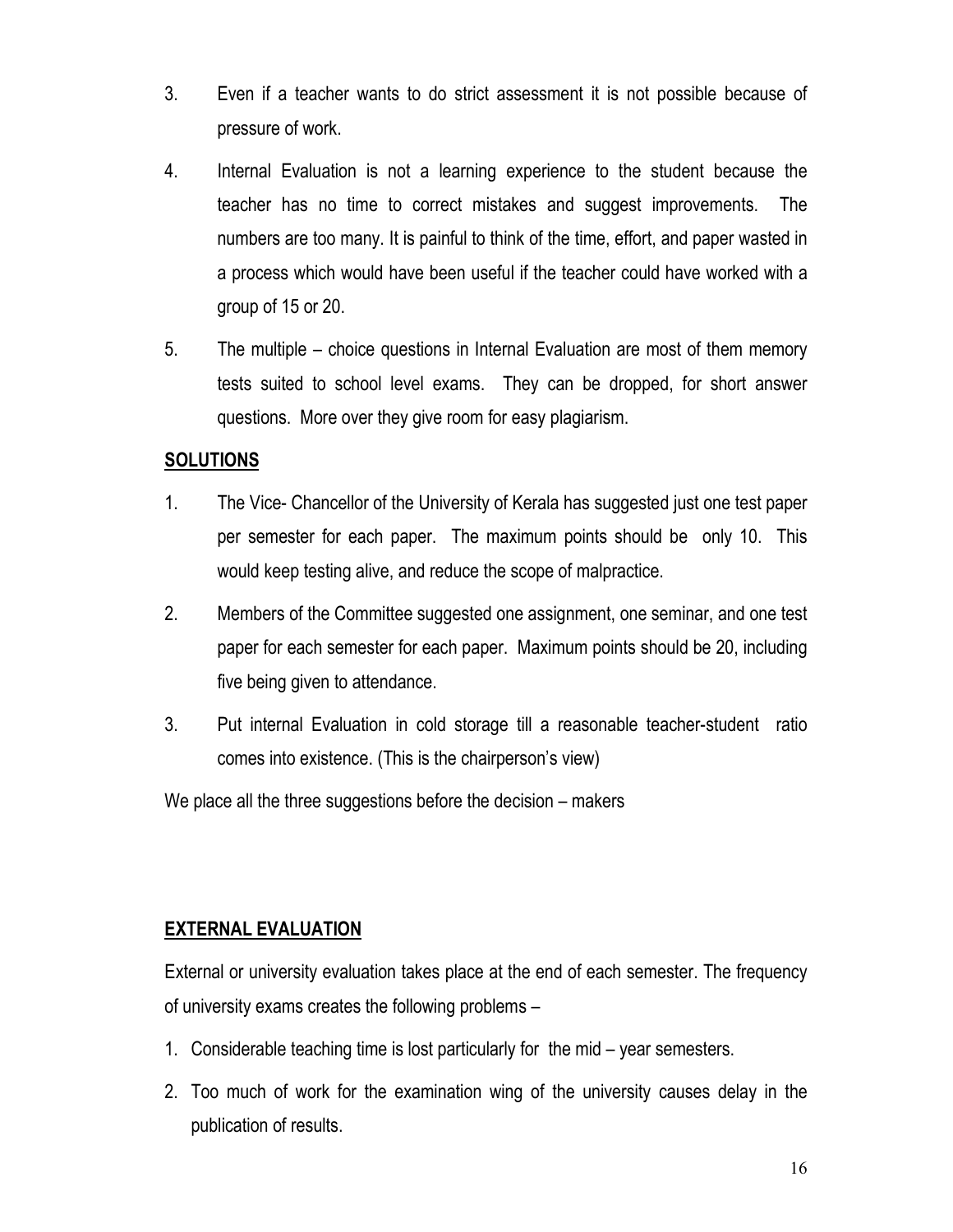3. Such is the organization of courses and exams that with every university exam five courses are done with and put by. This is perhaps the most serious limitation of the system, an exam being the statement of this limitation, though not its causative factor. The principle of Higher Education is or should be that it helps a young mind grow into a subject. Time and intellectual space are synonymous in this process. Though no perfection can be aimed at, a system has to provide comfortable time for experiencing the subjects studied, the time being adjusted to the expected level of proficiency. A degree programme makes a clear distinction between the core subject chosen, and its complementaries, whatever be the name given to them. If the core subject is more important, each core course should be given a sufficient length of time. This Committee feels that slicing a paper into modules, finishing it in 90 days – in reality this 90 is hardly 60 - does scant justice to the subject. The exam is over, the student hurries into the next semester, the previous semester's lessons easily fading away.

#### **SOLUTION**

It is in response to the situation detailed above that we suggest that 180 days or two semesters together be made a study cum examining unit for core, and compulsory language papers, and the semester pattern retained for other papers. As complementaries, electives and additional languages are core subjects on their own no subject is downgraded. This adjustment would help to strengthen core learning and English and effect some reduction in the number of examinations. Semester exams for complementories and additional languages could be conducted as at present, with the committee's suggestions considered.

#### **GRADING**

#### **Problems**

When the CBCSS was introduced in the UG level it was envisaged in practice as direct and 5 point scale grading. The system is not advisable because of the wide range on which the evaluation was made (for eg. 62.5 – 87.5 = B Grade). It helps the teachers in no way to give just and impartial evaluation. Moreover the system is not transparent and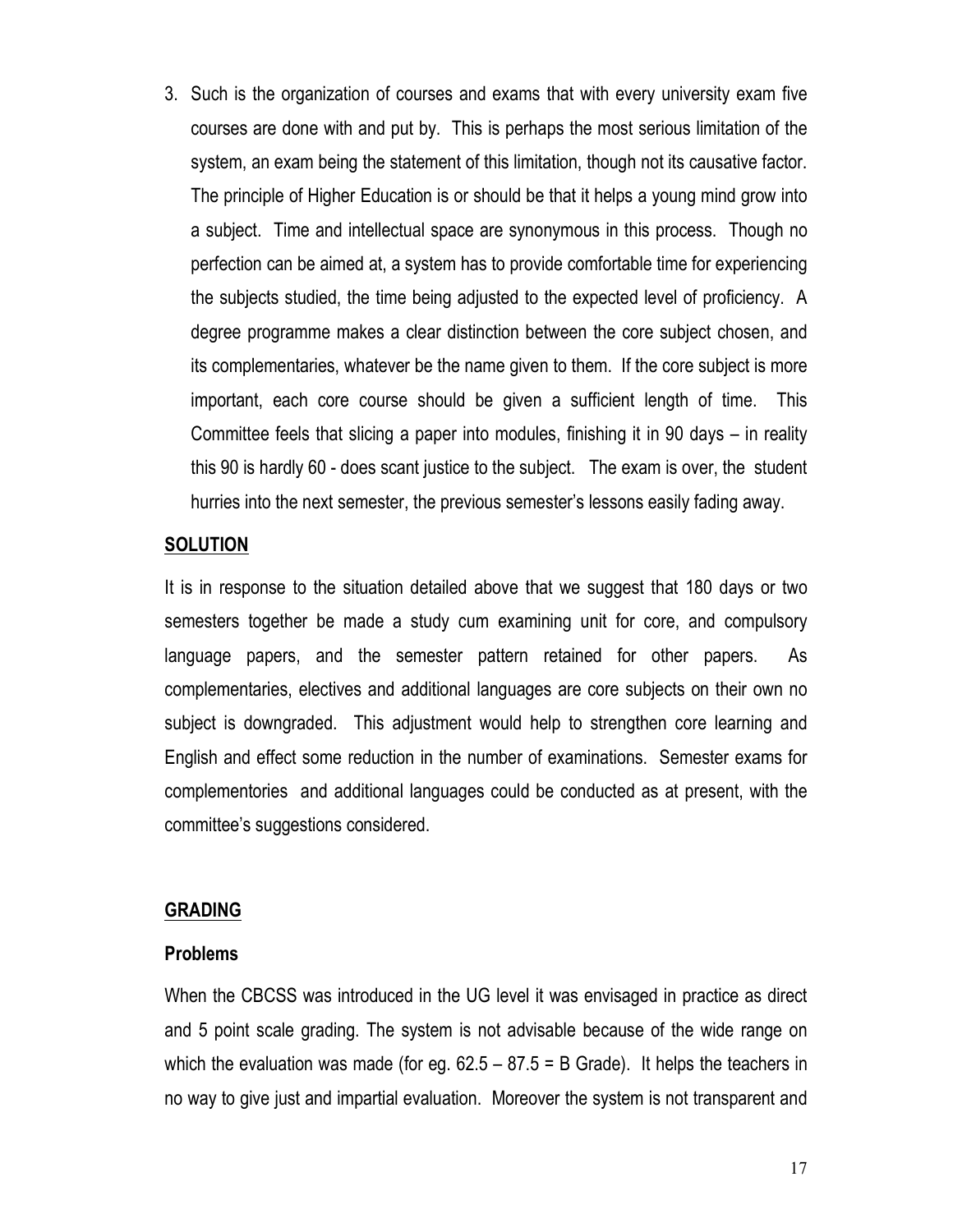is complicated. Therefore the Committee recommends the adaptation of a more dynamic, transparent and universally accepted indirect grading system with a 7 point range.

#### **Performance Grading**

The Performance Grading of the learner shall be on the Seven Point Ranking System. The absolute grading system of 07 points is the most popular grading system and has been accepted by the UNESCO, This Committee suggests that the over all structure of the 07 point grading system may be considered by all affiliating universities of the state.

#### **Suggestions**

i. It should be a simple and clear method easy for the teacher to operate and the student to understand.

ii. There should be a clear distinction between letter grades so that the assessment is as precise as possible and just to the student.

iii. If necessary for the final grading at the end of the programme proper software could be devised to ensure exactitude as well as speed of evaluation.

iv. Teachers should use the marking system for each question for each course. Cumulative Grading will be done during the preparation of the final mark list of the programme.

It is not claimed that the Seven Point Range Indirect Grading is the last word in grading, but it is a well thought out pattern for all the affiliating universities to consider, within the limits of the present system.

| <b>Mark</b>  | Grade          |  |  |  |
|--------------|----------------|--|--|--|
| 90 and above | A+ Outstanding |  |  |  |
| 80 to 89     | A Excellent    |  |  |  |
| 70 to 79     | B Very Good    |  |  |  |
| 60 to 69     | Good           |  |  |  |
| 50 to 59     | D Satisfactory |  |  |  |
| 40 to 49     | E Adequate     |  |  |  |
| Below 40     | F Failure      |  |  |  |
|              |                |  |  |  |

# **CRITERIA FOR GRADING**

**Separate grading will be awarded to**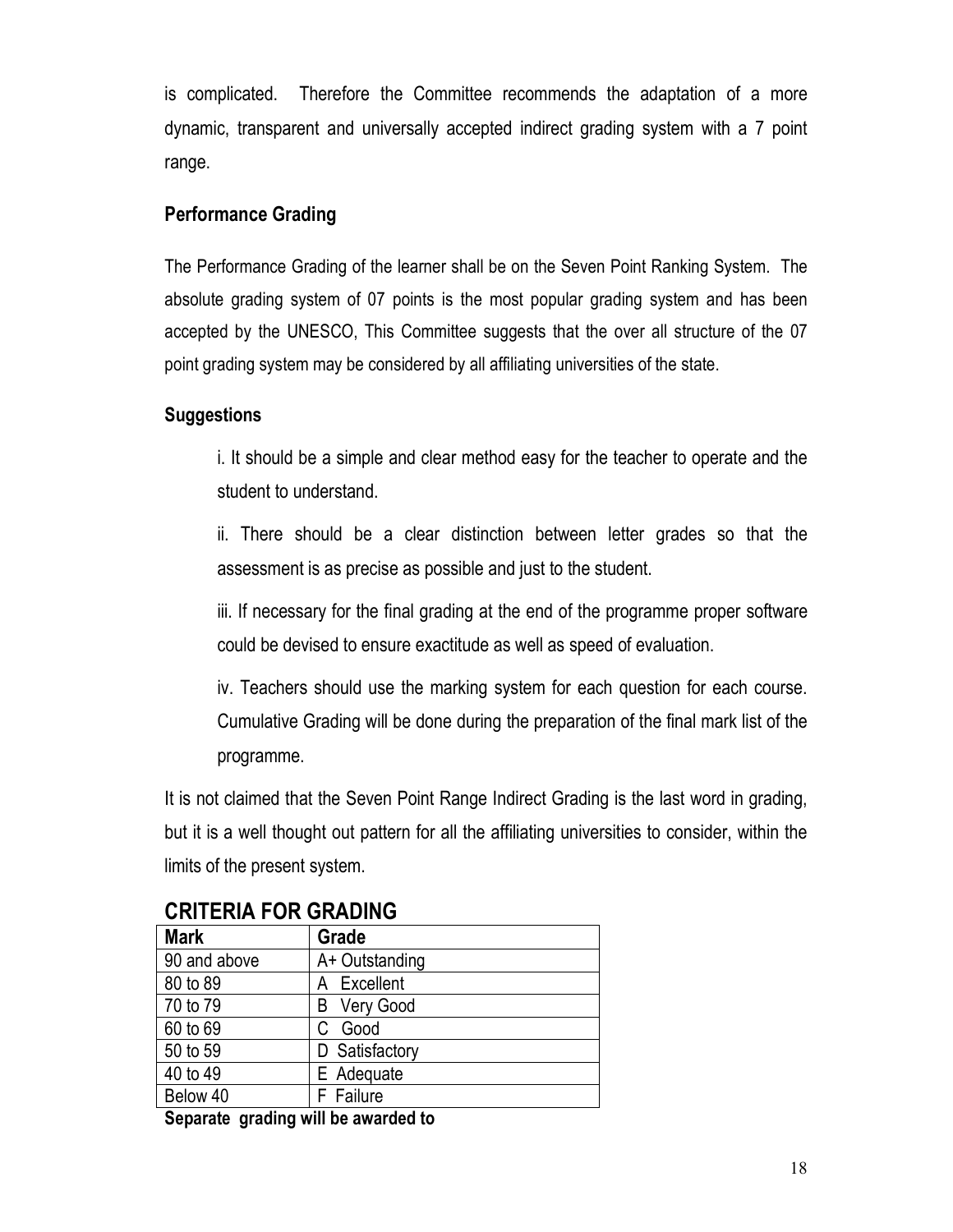- 1. Core and complementory courses
- 2. Common Course (English)
- 3. Other than English Languages
- 4. Open Courses/ Electives

**Internal and External marks for all theory papers with out practicals for each semester** 

| Internal | <b>External</b> |
|----------|-----------------|
| റ∩       | υv              |

#### **Distribution for internal**

| Attendance              |   | 5 marks |
|-------------------------|---|---------|
| Assignment/Seminar/Viva |   |         |
| Test papers             | ٠ | 10      |

#### **Internal and External marks for theory papers with practicals**

| <b>Internal</b> | <b>External</b> |
|-----------------|-----------------|
|                 | ^^<br>υu        |

#### **Distribution of Internal marks for Theory papers with practicals**

| Attendance              | 2 marks |
|-------------------------|---------|
| Assignment/Seminar/Viva |         |
| Test papers             |         |

#### **Distribution of marks for Project**

| Internal            | ۰ | 20 |
|---------------------|---|----|
| Viva-voce           | - | 20 |
| <b>Dissertation</b> |   | 60 |

#### **Internal and External marks for practical papers ( annual Exam)**

| Internal             | $\overline{\phantom{0}}$<br><b>External</b> |
|----------------------|---------------------------------------------|
| $\overline{2}$<br>∠∪ | 40                                          |

#### **Distribution for Internal for practical papers**

| Attendance      | ٠<br>٠ | 5 marks |
|-----------------|--------|---------|
| Record          |        | 10      |
| Lab involvement |        |         |

#### **Attendance will be evaluated as below**

| Above 90% | 5 marks |
|-----------|---------|
| 85 to 89% | 4 marks |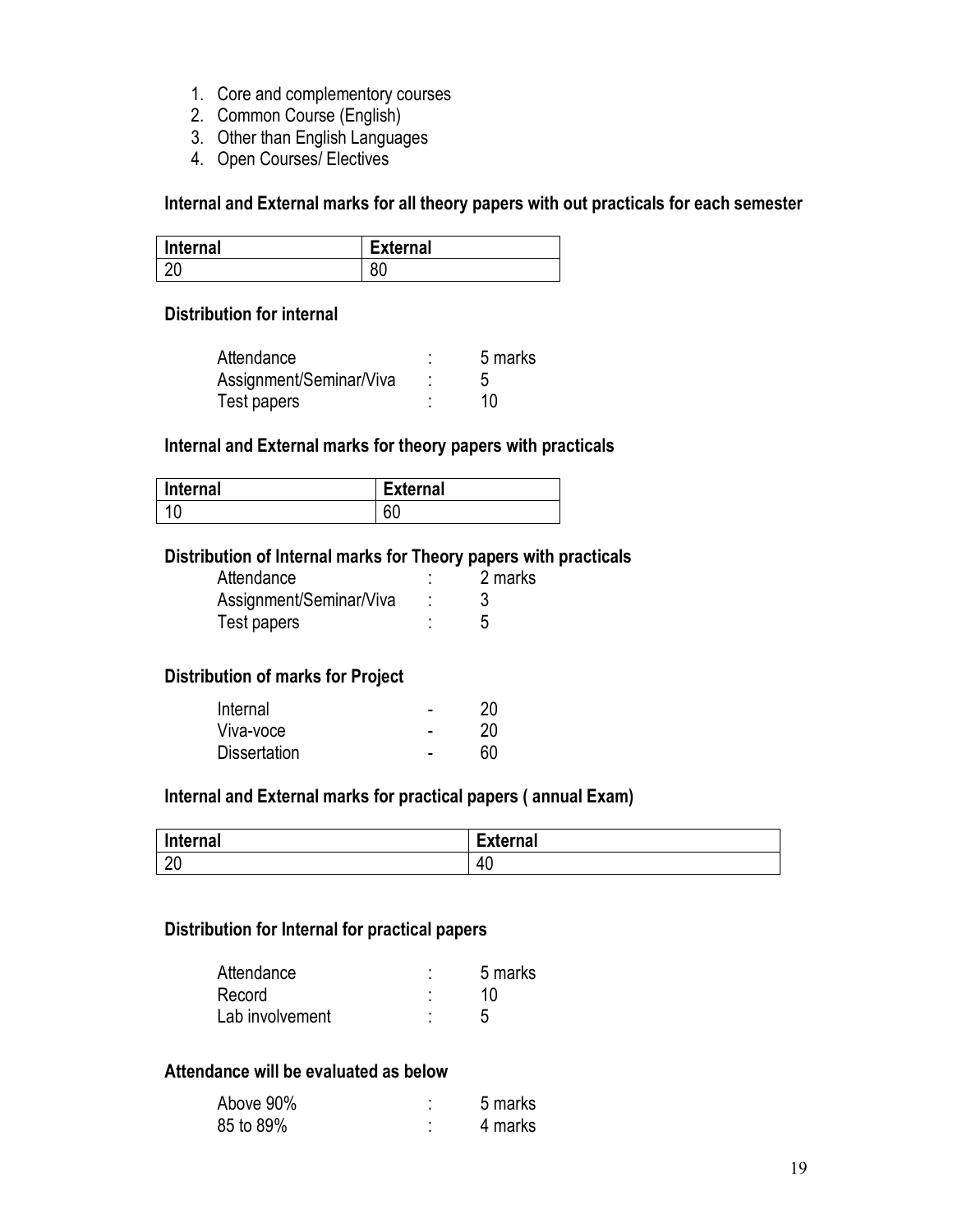| 80 to 84% | ٠<br>٠ | 3 marks |
|-----------|--------|---------|
| 76 to 79% | ٠<br>٠ | 2 marks |
| 75%       | ٠      | 1 mark  |

**Pattern of questions for External Examination for each semester (theory paper only)** 

|      | Total number of<br>questions | Number of<br>questions to be<br>answered | Marks for each<br>question | <b>Total marks</b> |
|------|------------------------------|------------------------------------------|----------------------------|--------------------|
|      | 10                           |                                          |                            |                    |
|      | 12                           |                                          |                            | 16                 |
|      |                              |                                          |                            | 24                 |
|      |                              |                                          | 15                         | 30                 |
| otal | 35                           | 26                                       |                            | 80                 |

#### **Pattern of questions for External Examination ( theory papers with practical)**

|              | Total number of<br>questions | Number of<br>questions to be<br>answered | <b>Marks for each</b><br>questions | <b>Total marks</b> |
|--------------|------------------------------|------------------------------------------|------------------------------------|--------------------|
|              |                              |                                          |                                    |                    |
|              | 10                           |                                          |                                    | 12                 |
|              | 6                            |                                          |                                    | 16                 |
|              |                              |                                          | 12                                 | 24                 |
| <b>Total</b> | 28                           | 20                                       |                                    | 60                 |

#### **CREDIT BANK AND CREDIT TRANSFER**

At the time of enrolment, a credit bank will be opened for each student and his/her credit will be recorded at the end of each semester. There will be provision for Intra University and inter university credit transfer. To transfer the credit obtained from a particular course, there must be a minimum of 20 credits in the credit bank.

**CREDIT FOR PROGRAMMES WITHOUT PRACTICALS** 

| <b>Semester</b> | <b>Course</b>           | <b>Instructional</b><br>hrs per week | <b>Credit</b> | <b>Total</b> |
|-----------------|-------------------------|--------------------------------------|---------------|--------------|
|                 | Common English Paper I  | 5                                    |               |              |
|                 | Common English Paper II |                                      | 3             |              |
|                 | Additional Language PI  |                                      | 4             |              |
|                 | Core-I                  |                                      |               | 20           |
|                 | Complementary I         |                                      | 3             |              |
|                 | Complementary II        |                                      |               |              |
|                 |                         |                                      |               |              |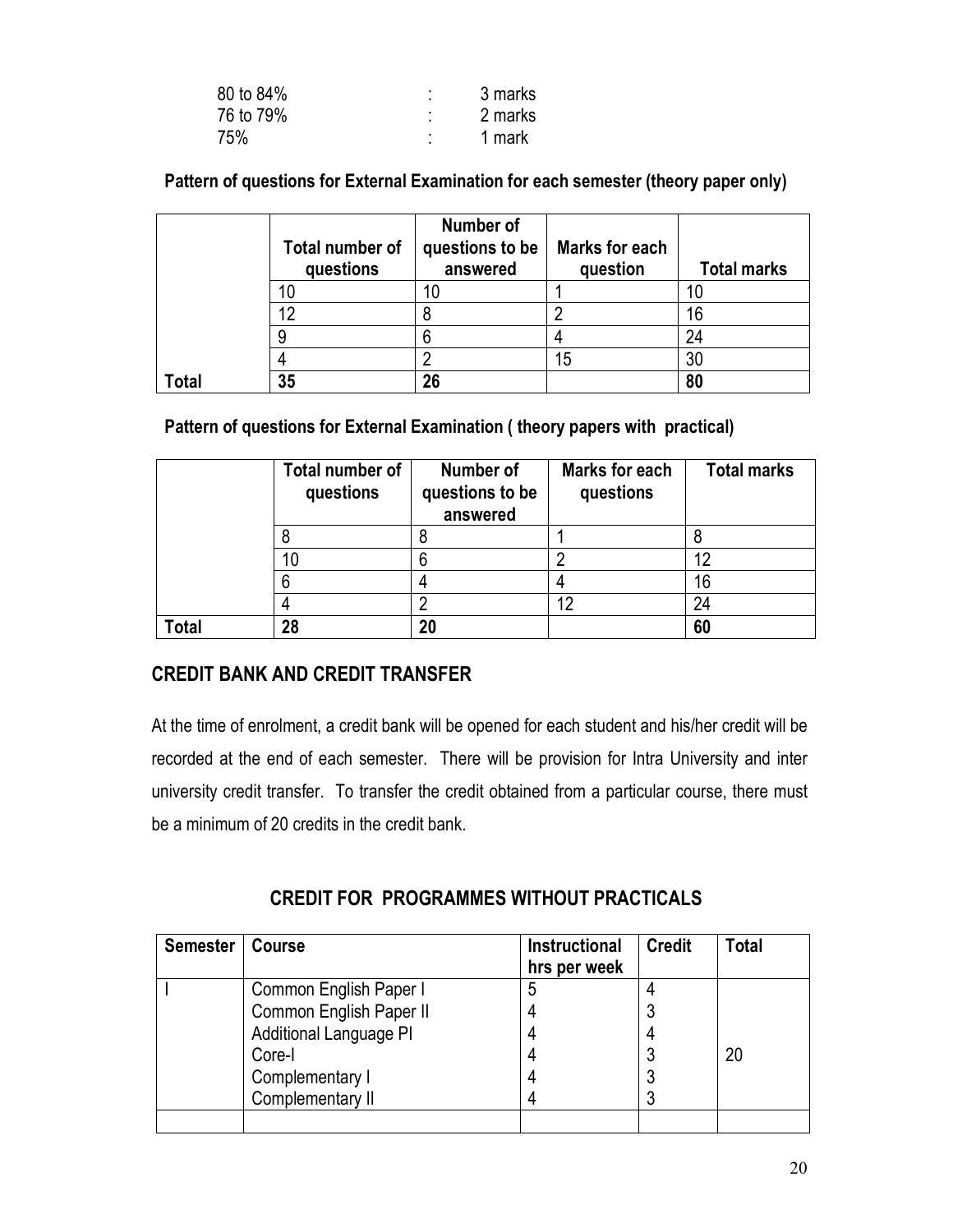| $\mathbf{I}$   | Common English Paper III        | 5              | 4              |    |  |
|----------------|---------------------------------|----------------|----------------|----|--|
|                | Common English Paper IV         | 4              | 3              |    |  |
|                | Additional Language PII         | 4              | 4              | 20 |  |
|                | Core-II                         | $\overline{4}$ | 3              |    |  |
|                | Complementary III               | 4              | 3              |    |  |
|                | Complementary IV                | 4              | 3              |    |  |
|                |                                 |                |                |    |  |
| $\mathbf{III}$ | Common English Paper V          | 5              | 4              | 20 |  |
|                | <b>Additional Language PIII</b> | 5              | 4              |    |  |
|                | Core-III                        | 5              | 4              |    |  |
|                | Complementary V                 | 5              | 4              |    |  |
|                | Complementary VI                | 5              | $\overline{4}$ |    |  |
|                |                                 |                |                |    |  |
| IV             | Common English Paper VI         | 5              | $\overline{4}$ | 20 |  |
|                | <b>Additional Language PIV</b>  | 5              | 4              |    |  |
|                | Core-IV                         | 5              | 4              |    |  |
|                | <b>Complementary VII</b>        | 5              | 4              |    |  |
|                | Complementary VII               | 5              | 4              |    |  |
|                |                                 |                |                |    |  |
| $\vee$         | Core V                          | $\overline{5}$ | $\overline{4}$ | 20 |  |
|                | Core VI                         | 5              | 4              |    |  |
|                | Core VII                        | 5              | 4              |    |  |
|                | Core VIII                       | 5              | 4              |    |  |
|                | Open Course                     | 4              | 3              |    |  |
|                | Project                         | 1              | 1              |    |  |
|                |                                 |                |                |    |  |
| VI             | Core IX                         | 5              | $\overline{4}$ | 20 |  |
|                | Core X                          | 5              | 4              |    |  |
|                | Core XI                         | 5              | 4              |    |  |
|                | Core XII                        | 5              | 4              |    |  |
|                | <b>Choice Based Course</b>      | 5              | 4              |    |  |
|                |                                 |                | 120            |    |  |

# **CREDIT FOR PROGRAMME WITH PRACTICALS**

| <b>Semester</b> | <b>Course</b>            | <b>Instructional</b> | <b>Credit</b> | <b>Total</b> |
|-----------------|--------------------------|----------------------|---------------|--------------|
|                 |                          | hrs per week         |               | credit       |
|                 | Common English Paper I   | 5                    |               | 20           |
|                 | Common Englilsh Paper II |                      |               |              |
|                 | Additional Language P I  | 4                    | 4             |              |
|                 | Core – I Theory          |                      |               |              |
|                 | Practical                |                      |               |              |
|                 | Complementary I Theory   |                      |               |              |
|                 | Practical                |                      |               |              |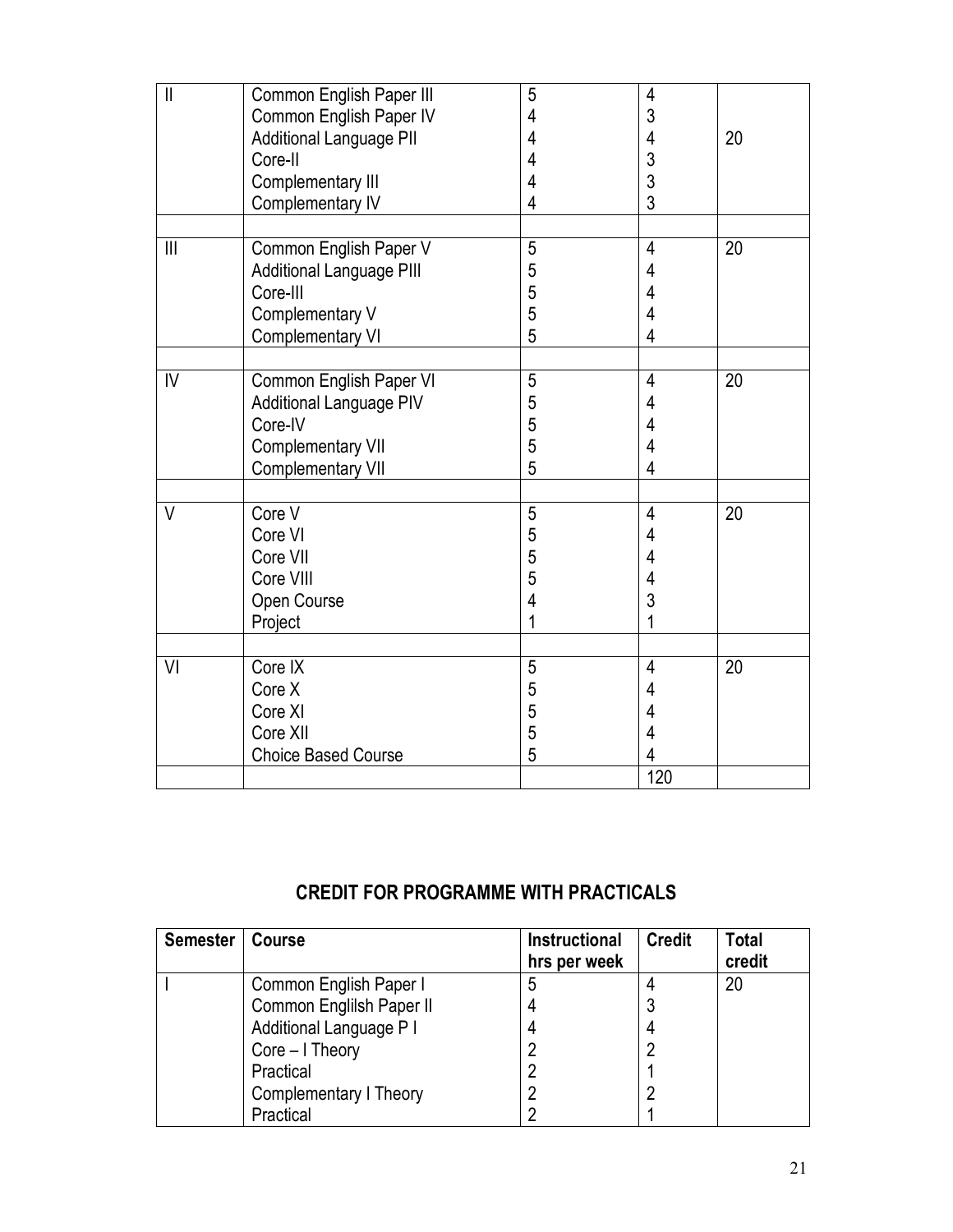|                | <b>Complementary II Theory</b><br>Practical                                                                                                                                                              | $\overline{2}$<br>$\overline{2}$                                                                                        | $\overline{2}$<br>1                                                              |    |  |
|----------------|----------------------------------------------------------------------------------------------------------------------------------------------------------------------------------------------------------|-------------------------------------------------------------------------------------------------------------------------|----------------------------------------------------------------------------------|----|--|
|                |                                                                                                                                                                                                          |                                                                                                                         |                                                                                  |    |  |
| $\mathbf{  }$  | Common English Paper III<br>Common Englilsh Paper IV<br>Additional Language P II<br>Core - IITheory<br>Practical<br>Complementary III theory<br>Practical<br><b>Complementary IV Theory</b><br>Practical | 5<br>4<br>4<br>$\overline{2}$<br>$\overline{2}$<br>$\overline{2}$<br>$\overline{2}$<br>$\overline{2}$<br>$\overline{2}$ | 4<br>3<br>4<br>$\overline{2}$<br>1<br>$\overline{2}$<br>1<br>$\overline{2}$<br>1 | 20 |  |
| $\mathbf{III}$ | Common English Paper V<br>Additional Language P III<br>Core - III Theory<br>Practical<br>Complementary V Theory<br>Practical<br><b>Complementary VI Theory</b><br>Practical                              | 5<br>5<br>3<br>$\overline{2}$<br>3<br>$\overline{2}$<br>3<br>$\overline{2}$                                             | 4<br>4<br>3<br>1<br>3<br>1<br>3<br>1                                             | 20 |  |
| IV             | Common English Paper VI<br>Additional Language P IV<br>Core - IV Theory<br>Practical<br><b>Complementary VII Theory</b><br>Practical<br><b>Complementary VIII Theory</b><br>Practical                    | 5<br>5<br>3<br>$\overline{2}$<br>3<br>$\overline{2}$<br>3<br>$\overline{2}$                                             | 4<br>4<br>3<br>1<br>3<br>1<br>3<br>1                                             | 20 |  |
| $\vee$         | Core V<br>Practical<br>Core VI<br>Practical<br>Core VII<br>Practical<br>Core VIII<br>Practical<br>Open Course<br>Project                                                                                 | 3<br>$\overline{2}$<br>3<br>$\overline{2}$<br>3<br>$\overline{2}$<br>3<br>$\overline{2}$<br>4<br>1                      | 3<br>1<br>3<br>3<br>1<br>3<br>1<br>3<br>1                                        | 20 |  |
| VI             | Core IX<br>Practical<br>Core X<br>Practical<br>Core XI<br>Practical                                                                                                                                      | 3<br>$\overline{2}$<br>3<br>$\overline{2}$<br>3<br>$\overline{2}$                                                       | 3<br>3<br>1<br>3                                                                 | 20 |  |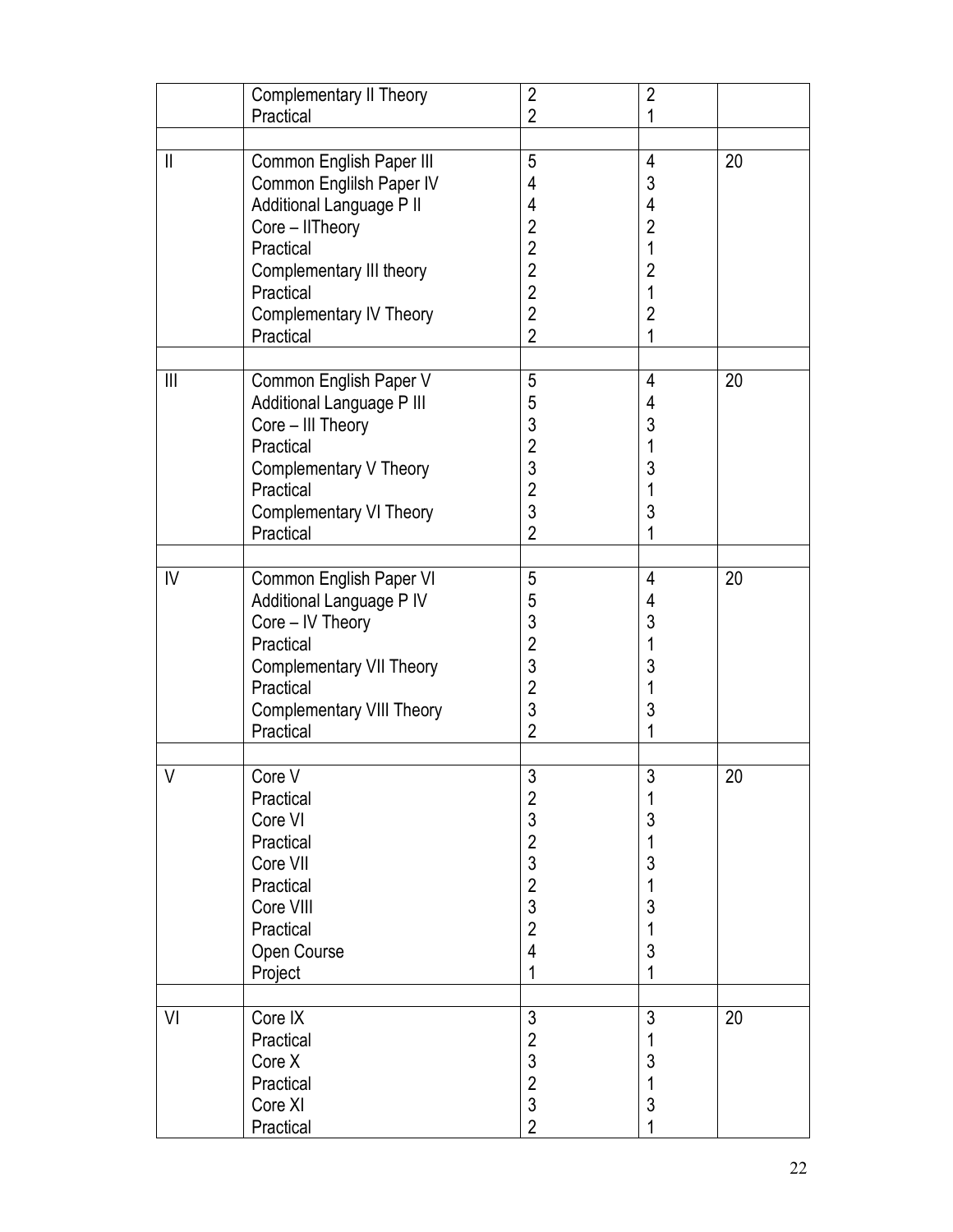| Core XII                   | ∼ |  |
|----------------------------|---|--|
| Practical                  |   |  |
| <b>Choice Based Course</b> |   |  |

#### **MINIMUM CREDIT REQUIREMENT**

| <b>Programme Duration</b>                                           | <b>6 Semesters</b> |
|---------------------------------------------------------------------|--------------------|
| Minimum credits required for successful completion of the programme | 120                |
| 1. Minimum credits required for common (English) courses            | 22                 |
| 2. Minimum credits required for common languages other than English | 16                 |
| 3. Minimum credits required for Core + Complementary courses        | 78                 |
| including project                                                   |                    |
| 4. Open course - minimum credit required                            |                    |
| 5. Minimum attendance required                                      | 75%                |

#### **Awarding of Moderation**

In the context of the detailed assessment in CBCSS no moderation is to be awarded.

#### **Part IV**

#### **OTHER OBSERVATIONS AND SUGGESTIONS**

- 1. With their compulsory language and foundation courses, 5 in number, for classes 80 to 120 in strength, Internal Evaluation is too heavy for the departments of English. They have in addition to their 14 core papers and 4 common papers together, PG work also in many colleges. It is suggested that internal evaluation be dropped or minimized to just one test paper for each semester for the English courses common to all departments.
- 2. Exams 1,3 and 5 may be conducted by the colleges, but with university question papers. Papers should be sent to a regional centre, given false numbers and distributed to examiners. It may be made compulsory for teachers with more than three years teaching experiences to evaluate these papers, so that more teachers participate and valuation is over speedly. Home valuation has to be permitted. Exams 2, 4 and 6 are to continue centralized valuation, and all practical exams conducted along with 2, 4 and 6 exams.
- 3. There have been two different suggestions about vacations one month in mid year and one month in summer, or the old pattern of two months in summer. The Committee strongly suggest two months summer vacation which would give teachers at least one month free of examination work. Summer vacation common to schools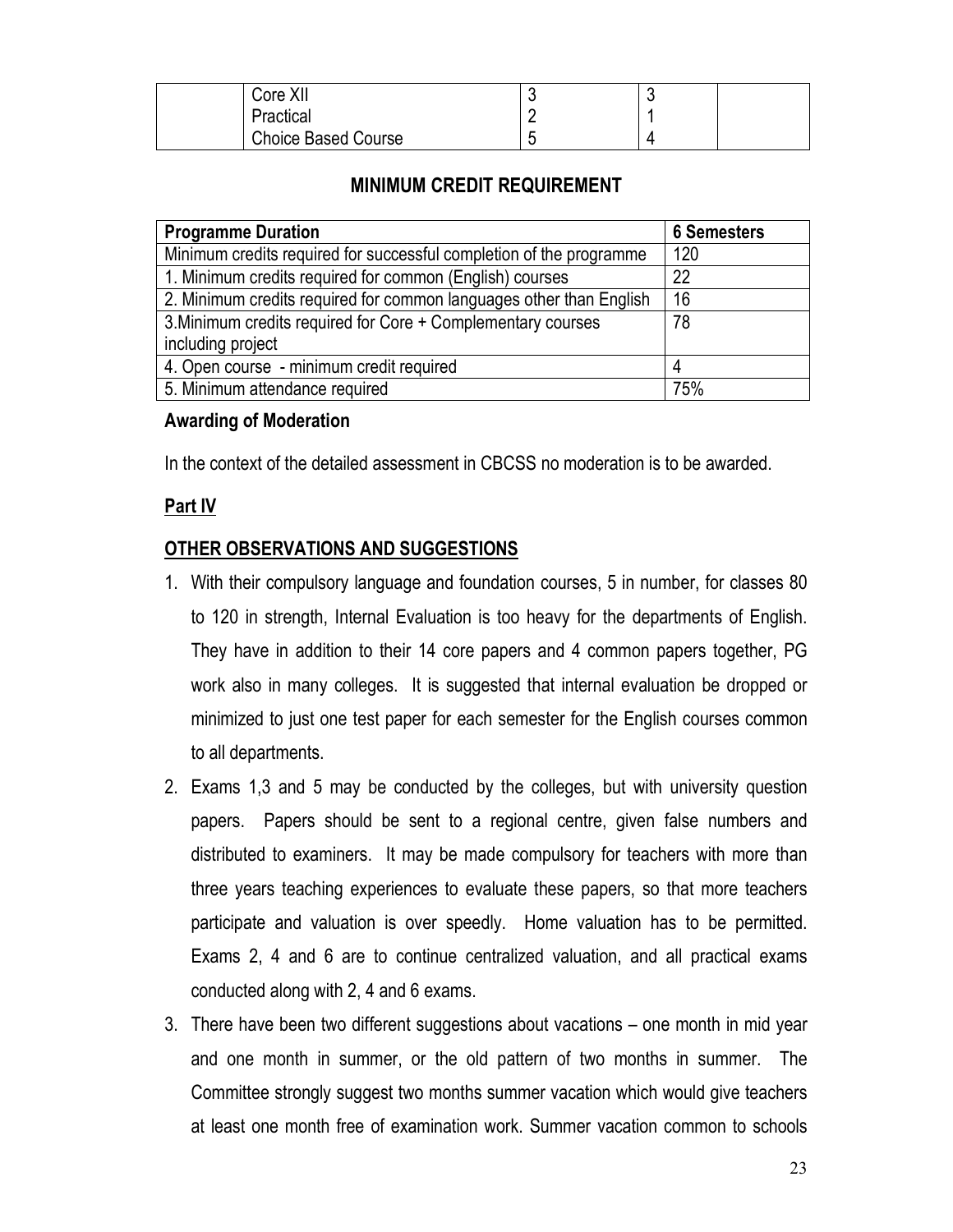and colleges has various advantages. The old system of two months vacation emerged out of geographical and climatic condition of Kerala.

- 4. Concerning the five points raised in the communication from the HEC we make the following observations. –
	- a. We suggest that the name CBCSS would do for the new system.
	- b. We would rather not aim at unification of syllabi, exam pattern in all the affiliating Universities in Kerala.
	- c. A common grading pattern is suggested to make inter university student transfers or rather PG admissions easier.
- 5. The staff-strength in college offices may be increased so that the burden of clerical work is reduced for teachers.
- 6. Academic Staff colleges may be set up in every university. In addition to arranging advanced lectures for teachers, the following courses may be made available, even compulsory.
	- a. Methods of teaching
	- b. Methods of setting question papers, and evaluation
	- c. English language skills
- 7. A well planned Open University has become absolutely necessary in view of the large numbers seeking higher education.
- 8. We don't understand why the semester system was introduced in PG programmes before trying it out at the UG level. How the system fares in PG classes has not yet been formally investigated. Any further change has to be kept in abeyance till after wide discussions. Educational experiments need a more democratic procedure and broad based discussions before they are introduced.
- 9. We are apprehensive about the shrinking boundaries of academic freedom. It is the sacred duty of universities to guard and augument their freedom, whatever be the intrusive forces that try to constrain them.
- 10. We do not consider CBCSS as a threat to freedom. In fact it aims at more freedom. But it is only an experiment in the self renewing process of education. It has flaws inherent to it and characteristics that took root and grew in other environments. In our social and educational environment it has serious limitations. We thank the Higher